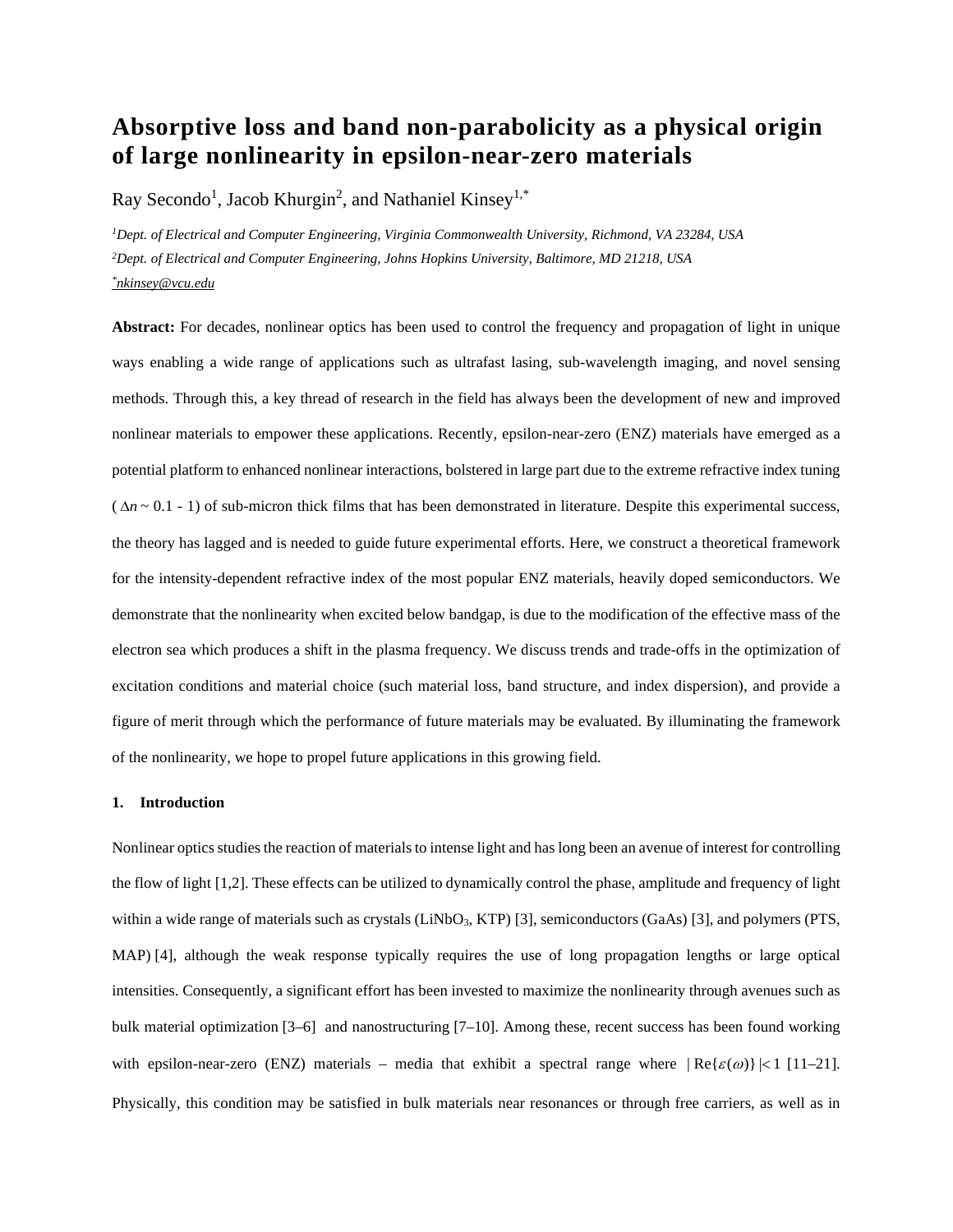nanostructured materials as an effective property by mixing both metals and dielectrics. [13] For low-loss ENZ materials, the real index is also less than unity – a condition termed near-zero index  $(NZI)$  – and such materials have demonstrated an enhancement of nonlinear processes including the intensity-dependent refractive index (IDRI) [20,22–25] and frequency conversion [14,26–28] through electric field confinement and slow light effects [29,30], thereby opening a breadth of applications in light manipulation [25]. It should be noted that an effective NZI condition may also be achieved in all-dielectric nanostructures with  $\varepsilon > 1$ , however, we do not consider this case here as the nonlinearities in this structure are the same as in the constituent dielectrics.

A prominent subset of ENZ materials is the transparent conducting oxides (TCOs) [31–34], such as indium tin oxide (ITO) or aluminum-doped zinc oxide (AZO). These materials provide a carrier concentration of up to  $10^{20} - 10^{21}$  (*cm*<sup>-</sup> <sup>3</sup>) due to the high fraction of donor atoms In<sup>3+</sup> in ITO or Al<sup>3+</sup> in AZO, and produce an ENZ region in the telecommunication spectrum  $(1.3 - 1.5 \, (\mu m))$ . Such materials have exhibited refractive index modulation that is comparable to the linear index  $(\Delta n \approx 0.2 - 1)$  [22–24,35,36] while being ultrathin, industrially friendly [37], and CMOS compatible [33]. As a result, index modulation in NZI materials is of interest for potential applications in alloptical switching.



Fig. 1: a) Schematic of the intraband nonlinearity in ENZ materials, where the reflectivity (permittivity) of the material is changed through the application of a pump beam. b) The change in permittivity occurs due to a modification of the effective mass of the electron sea as the absorbed pump energy elevates electrons to higher energy, higher mass states. c) The resulting change in effective mass red-shifts the plasma frequency of the material, producing the modulation of permittivity at a fixed frequency.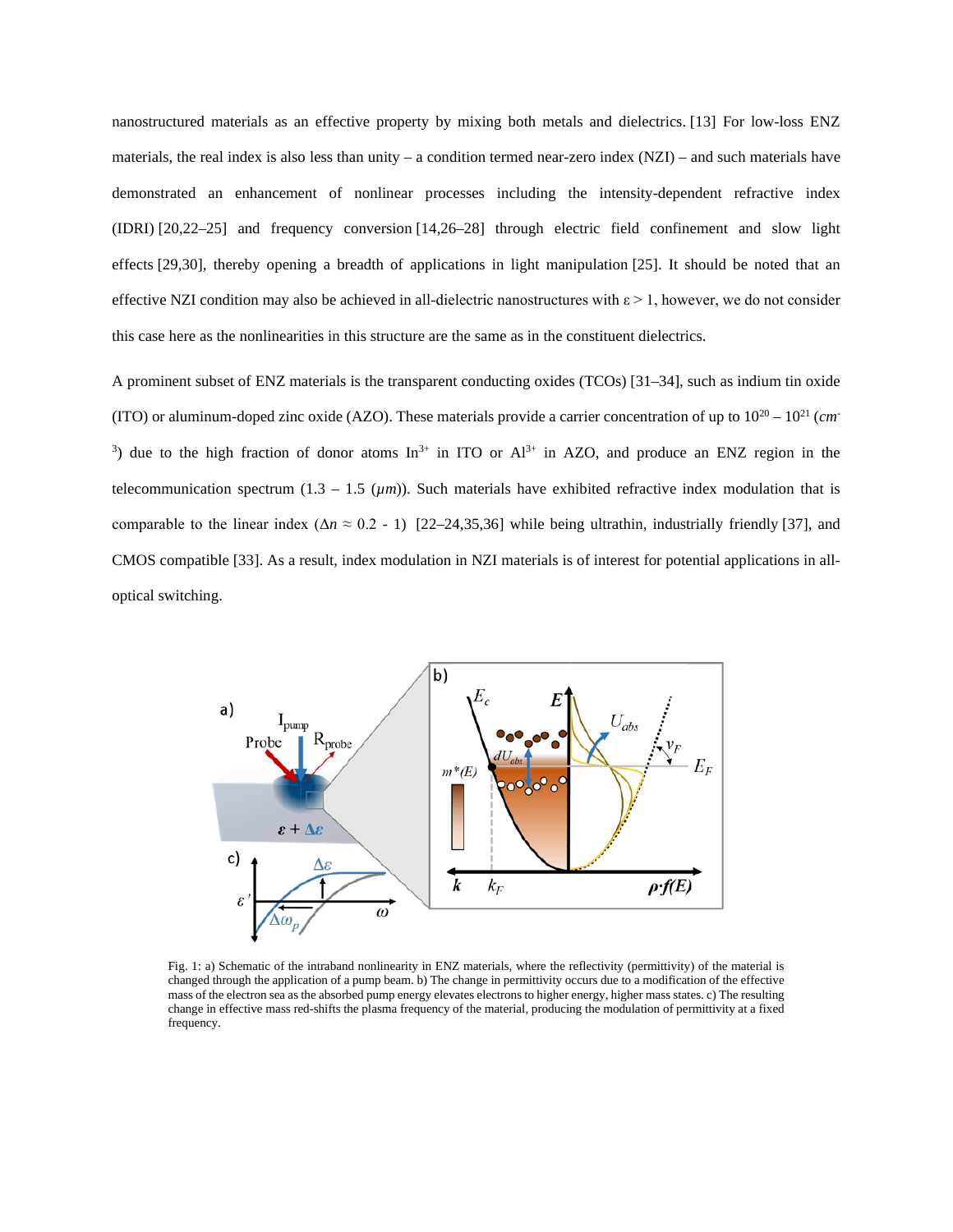The continuation of these studies necessitates effective modeling to guide experimental and material synthesis efforts. Through previous works, the IDRI of NZI materials has been modeled using the Kerr-process description [24]. While this approach has been shown to provide a reasonable quantitative description, it implicitly assumes a polarization driven effect while the nonlinearity has been experimentally shown to be due to free-carrier effects [35,38]. Therefore, to further explore the mechanisms of the nonlinearity, predict ideal regimes of operation, and optimize materials, a more physically accurate model is worth investigation.

This work aims to develop a deterministic (fit-parameter free) physical model to describe the large nonlinearities in Drude NZI materials, such as TCOs, to gain physical insight into the underlying mechanisms as well as predict the optimal material and experimental requirements. Through this, we emphasize that the driving force of the effect is due to the non-parabolic dispersion of the conduction band and the resulting effect on the average effective mass under intraband excitation.

### **2. Nonparabolicity of the Band as the Cause of Nonlinearity**

In ENZ materials, the intensity-dependent refractive index is generally induced through an intraband absorption process whose effects are schematically shown in Fig. 1 (although other methods are possible such as interband excitation). In this case, energy from the pump is absorbed by free carriers  $(U_{abs})$ , thereby raising their kinetic energy and the electron temperature  $T_e$ , Fig. 1b depicted by the smeared occupied state distribution  $\rho(E) \cdot f(E)$ , where  $\rho(E)$  is the density of states and  $f(E)$  is the Fermi-Dirac probability function. As the distribution of carriers shifts to higher energy states, the average effective mass of the electron sea tends to increase since the band is non-parabolic (illustrated by the color gradient for free-carriers in the conduction band). This, in turn, causes a decrease in the plasma frequency and a corresponding increase in dielectric constant (Fig. 1c). The process relaxes as the kinetic energy of the hot electrons is transferred to the lattice (i.e. through acoustic phonons) with the characteristic electron-lattice relaxation time  $\tau_{el}$ . From this picture, it is clear that several parameters play a key role in the strength of the process: 1) the absorbed energy, 2) the band nonparabolicity, and 3) the dispersion in the index, which is quite different from typical polarization-driven nonlinearities.

To provide more detail into the IDRI in ENZ materials, we begin by defining the momentum-dependent mass of the electron. This can be determined by considering how the momentum of electrons at the Fermi surface change due to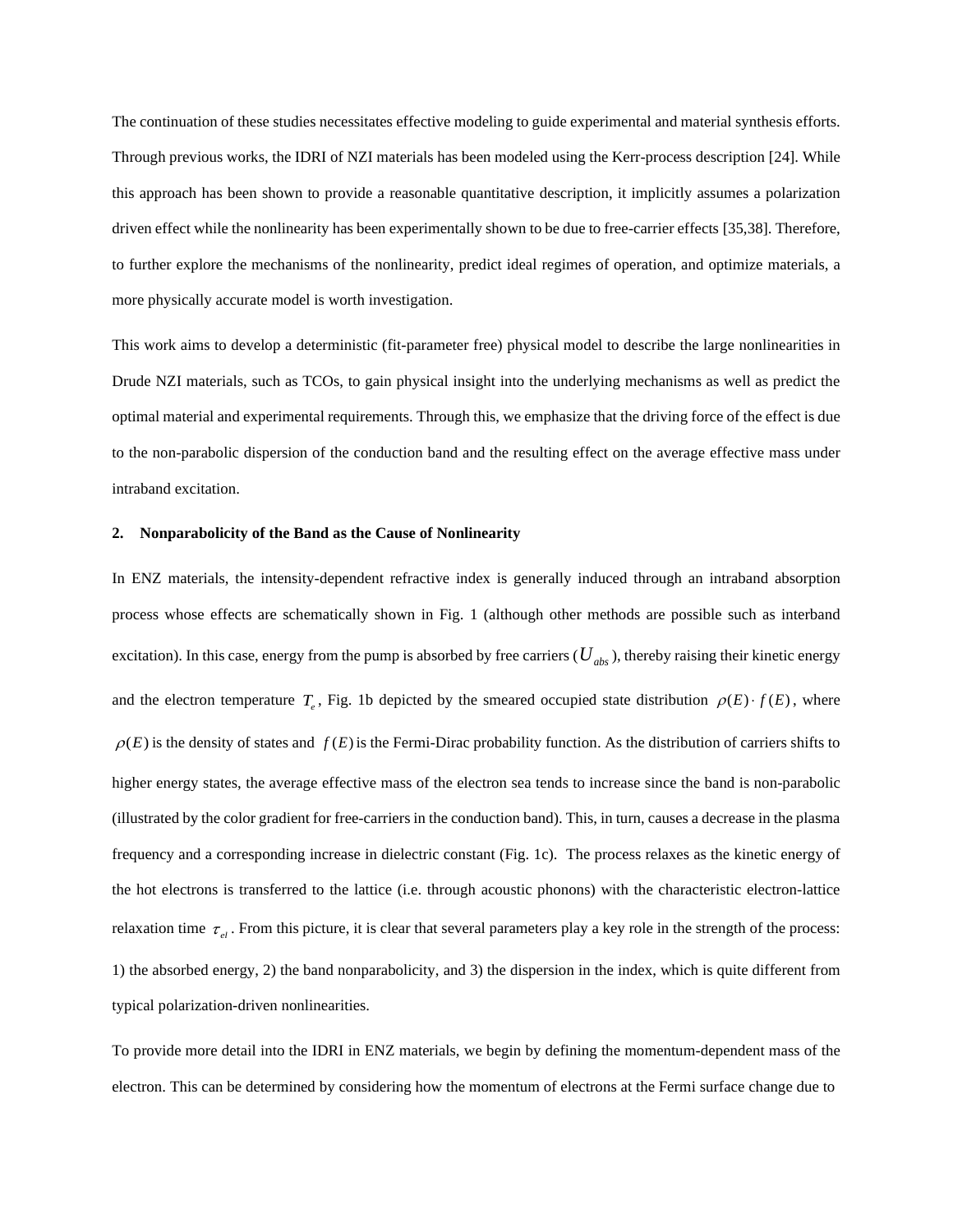

Fig. 2: a) Schematic of the change in momentum for electrons near the Fermi-level under an applied field. b) Energy band dispersion adapted from Ref. [39] and the hyperbolic fit used for calculations compared to a parabolic fit. c) Comparison of the inverse effective mass of electrons for doped zinc oxide films at room temperature versus energy into the conduction band.

an applied electric field *F* . Here, the field shifts the Fermi-surface in *k*-space (see Fig. 2a), producing a change in momentum that for some state *k* is given by:

$$
\delta \mathbf{k} = -e\mathbf{F} / \hbar \,.
$$

For a field applied along the z-direction, the velocity associated with a particular momentum state becomes:

$$
v_z = \cos \theta = v_F \frac{k_z}{\sqrt{k_z^2 + k_\perp^2}}
$$
 (2)

where  $\theta$  is the angle between state  $\boldsymbol{k}$  and the axis of the applied field, in this case, the z-axis. We can then introduce the effective mass of the electron, described by the rate of change of the velocity versus the rate of change of the momentum,  $dv/dk$ . Thus, when we take the full-derivative with respect to  $k_z$  we obtain:

$$
\frac{dv_z}{dk_z} = \frac{dv(k)}{dk_z}\cos\theta - v(k)\sin\theta \frac{d\theta}{dk_z} = \frac{dv(k)}{dk}\cos^2\theta + \frac{v(k)}{k}\sin^2\theta
$$
\n(3)

Averaging over the polar angle,  $\left\langle \sin^2 \theta \right\rangle_\theta = 2/3$  and  $\left\langle \cos^2 \theta \right\rangle_\theta = 1/3$ , and taking into account that the field is harmonic, we obtain:

$$
\delta v_z = -\frac{e}{i\omega\hbar} \left[ \frac{2}{3} \frac{v(k)}{k} + \frac{1}{3} \frac{dv(k)}{dk} \right] F = -\frac{e}{i\omega m^*(k)} F \tag{4}
$$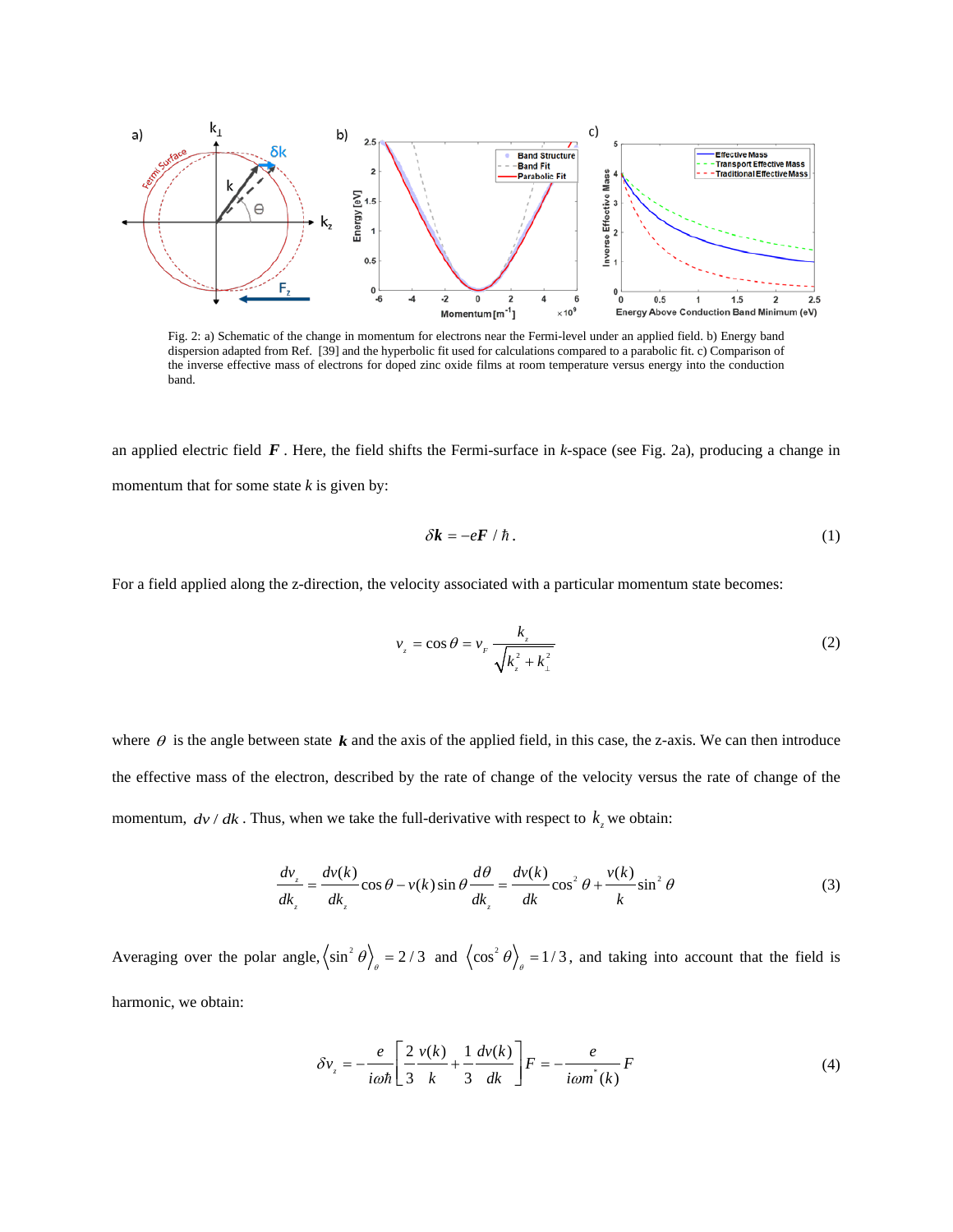where

$$
m^{*}(k) = \hbar \left[ \frac{2}{3} \frac{v(k)}{k} + \frac{1}{3} \frac{dv(k)}{dk} \right]^{-1}
$$
 (5)

is the momentum dependent effective mass. Note that this definition is different from the more conventional definition of effective mass as the radius of curvature in *k*-space,  $m^*(k) = \hbar^2 (\partial^2 E / \partial k^2)^{-1}$ , and the less common transport effective mass  $[40,41]$   $m^*(k) = \hbar^2 k (\partial E / \partial k)^{-1}$ . In fact, the above formula is a weighted average of the two, simplifying to the first description in the case of a perfectly parabolic band, and to the latter in the case of a perfectly linear band. For a non-parabolic ZnO band, as shown in Fig. 2b (energy band data from ref. [39]), the definitions of the effective mass are compared in Fig. 2c, where the difference between the definitions is apparent.

Given a general description for the effective mass of a state, we can then describe the optical response of the material under an applied field of arbitrary frequency by summing the induced displacements for all electrons in the gas,  $z(t) = -i\omega^{-1}v_z(t)$ , as:

$$
\varepsilon(\omega) = \varepsilon_{\infty} - \frac{q^2}{\varepsilon_0(\omega^2 + i\omega\Gamma)} \frac{1}{V} \sum_{i=1}^{n_{\infty}} \frac{1}{m^* \left(k_i\right)} = \varepsilon_{\infty} - \frac{Nq^2}{\varepsilon_0(\omega^2 + i\omega\Gamma)m_{avg}^*}
$$
(6)

which produces a generalized Drude formula for non-parabolic bands, where Γ is the scattering rate, *l* is an occupied state, and  $n_{car}$  is the number of carriers in the volume V. The average effective mass of the electron gas,  $m_{avg}^*$ , is then:

$$
m_{avg}^* = \left[ \frac{1}{NV} \sum_{l=1}^{n_{avg}} \frac{1}{m^* (k_l)} \right]^{-1} \tag{7}
$$

or for a continuous energy band as:

$$
m_{\text{avg}}^* = \frac{1}{N} \int \frac{f(E, \mu, T_c)}{m^*(E)} \rho(E) dE \tag{8}
$$

where *N* is the carrier density,  $\rho(E)$  is the density of states, and  $f(E, \mu, T)$  is the Fermi-Dirac distribution:

$$
f(E, \mu, T_e) = \left[ \exp\left(\frac{E - \mu}{k_s T_e}\right) + 1 \right]^{-1}
$$
 (9)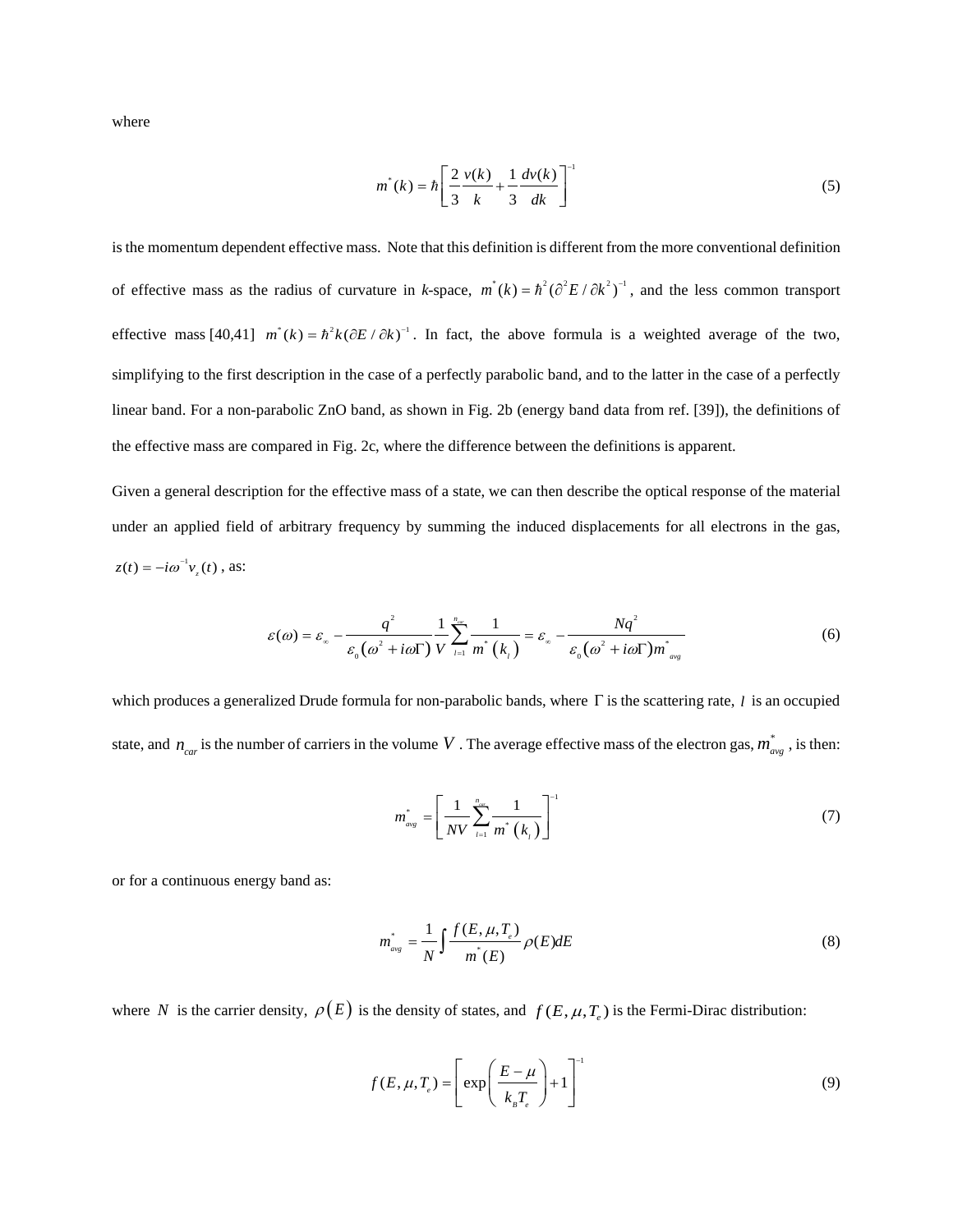with chemical potential  $\mu$  and electron temperature  $T_e$ .

The effective mass of the electron sea is thus given by the geometric average of the occupied states, whose distribution in energy (e.g. described by the Fermi-Dirac probability) can be modified by absorbing the energy of an optical pump through the intraband absorption process. In this case, the change in permittivity can be found by differentiating Eq. 6 with respect to the incident pump intensity, *I* , where we find it is proportional to the change in effective mass:

$$
\delta \varepsilon(I) = + \frac{Nq^2}{\varepsilon_0 m_{avg}^* \left(\omega^2 + i\omega\right)} \frac{\delta m_{avg}^*(I)}{m_{avg}^*} \tag{10}
$$

When evaluated within the ENZ region at the screened plasma frequency of the material where  $\varepsilon'(\omega_z) = 0$  and  $\varepsilon_{\infty} \approx Nq^2/(\varepsilon_0 m_{\text{avg}}^* \omega_p^2)$ , the expression simplifies to:

$$
\delta \varepsilon \Big|_{\omega_p} \approx \varepsilon_{\infty} \frac{\delta m_{\rm avg}^*(I)}{m_{\rm avg}^*} \ . \tag{11}
$$

Ultimately, this expression can be interpreted as a change of the screened plasma frequency, resulting in a red-shift of the entire dispersion curve as shown in Fig.1c.

# **3. Estimating the Strength of the Nonlinearity**

We can provide an estimate for the strength and dependence of the nonlinearity by taking a few assumptions in order to obtain an analytical expression for the nonlinear coefficients in the ENZ region. For AZO with an ENZ point near the telecom wavelengths, the carrier density must be approximately  $N \sim 0.8 \times 10^{21} (cm^{-3})$  [42]. In this case, the Fermi level resides well above the bottom of the conduction band (by as much as  $1(eV)$  ) [43]. As a result, we may assume that the average effective mass of the electron gas is approximately equal to the effective mass at the Fermi Level,  $m_{avg}^* \approx m^*(k_F)$ , and that the velocity is nearly saturated at the Fermi level, i.e.  $dv(k_F)/dk \ll v(k_F)/k_F$  (see Fig. 2b). This simplification allows us to directly write the permittivity of the material using Eq. 6 and provides a good estimate of the nonlinear effect without making any assumption on the distribution of hot electrons. Furthermore, it does not require the introduction of an electron temperature! A similar assumption can be used for many other heavily doped semiconductors where the band dispersion in quasi-linear at the Fermi level.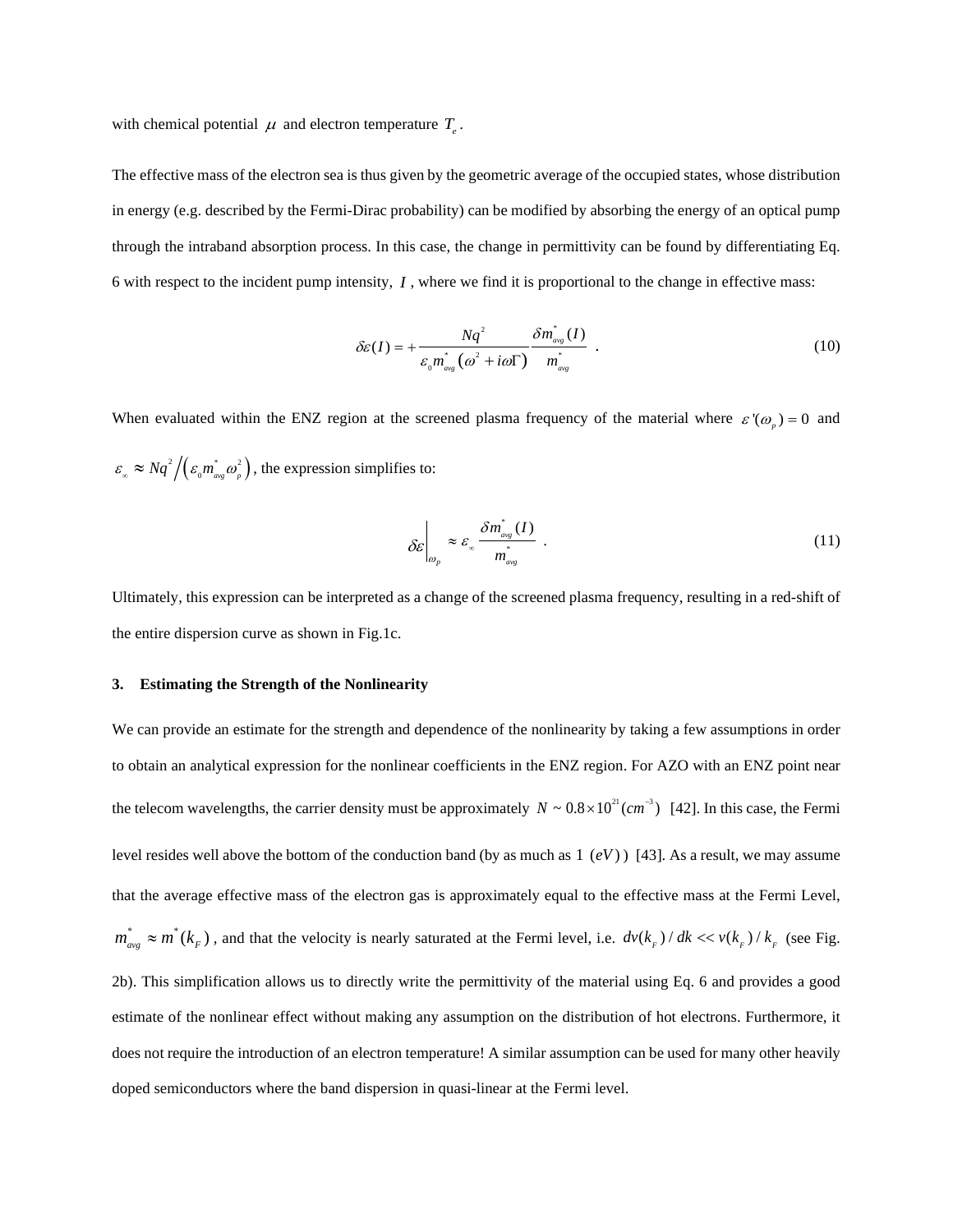Now, because the number of carriers in the band must be conserved during the intraband process, the change in permittivity is then proportional to the overall variation in the average effective mass due to the absorption of the pump photons. When electrons absorb a pump photon, their energy changes by some amount  $\delta E_i$ , which for electrons near the Fermi level produces a change of momentum for the electron of  $\delta k_i = \delta E_i / \hbar v_r$ , where  $v_f$  is the Fermi velocity (see Fig. 1b). Given our momentum dependent effective mass, the change in the effective mass due to the intraband absorption process is:

$$
\delta\left(\frac{1}{m^*}\right)_i = \left(\frac{\partial}{\partial k} \frac{1}{m^*(k)}\right)_i \delta k = -\frac{1}{m^* \left(k_F\right)} \frac{\delta k_i}{k_F} = -\frac{1}{m^* \left(k_F\right)} \frac{\delta E_i}{\hbar v_F k_F} \tag{12}
$$

Although  $\delta E_i$ , and therefore  $\delta k_i$ , is different for each electron, the sum of the energy change over all of the electrons within a given volume is equal to  $V^{-1} \sum_{i} \delta E_{i} = \delta U_{\text{abs}}$  $V^{-1} \sum \delta E_i = \delta U_{ab}$ , where  $\delta U_{ab}$  is the absorbed energy density of the pump beam. We can then find the total change to the permittivity by summing over the small modifications in the effective mass

induced by the excitation of hot electrons which while neglecting loss becomes:

$$
\delta \varepsilon \approx -\frac{q^2}{\varepsilon_0 \omega^2} \frac{1}{V} \sum_{\delta k} \delta \left( \frac{1}{m^*} \right)_i = \frac{q^2}{\varepsilon_0 m^* (k_F) \omega^2} \frac{\delta U_{\text{abs}}}{\hbar v_F k_F} \tag{13}
$$

and when using the relation  $\varepsilon_{\infty} = Nq^2/(\varepsilon_0 m_{avg}^2 \omega_p^2)$  reduces to:

$$
\delta \varepsilon(\omega_p) = \varepsilon_{\infty} \frac{\delta U_{\text{abs}}}{N \hbar v_{\text{F}} k_{\text{F}}} \tag{14}
$$

at the screened plasma frequency. In general, the average absorbed energy density over the sample thickness *d* can be written as:

$$
\delta U_{\text{abs}} = I_i (1 - e^{-ad}) \tau / d \tag{15}
$$

where  $I_i$  is the pump intensity just inside the sample and related to the external intensity *I* as  $(1 - R)I$  where *R* is the reflectivity of the sample at  $\omega_{\text{num}}$ , and  $\tau$  is the time over which the energy of the pulse gets accumulated in hot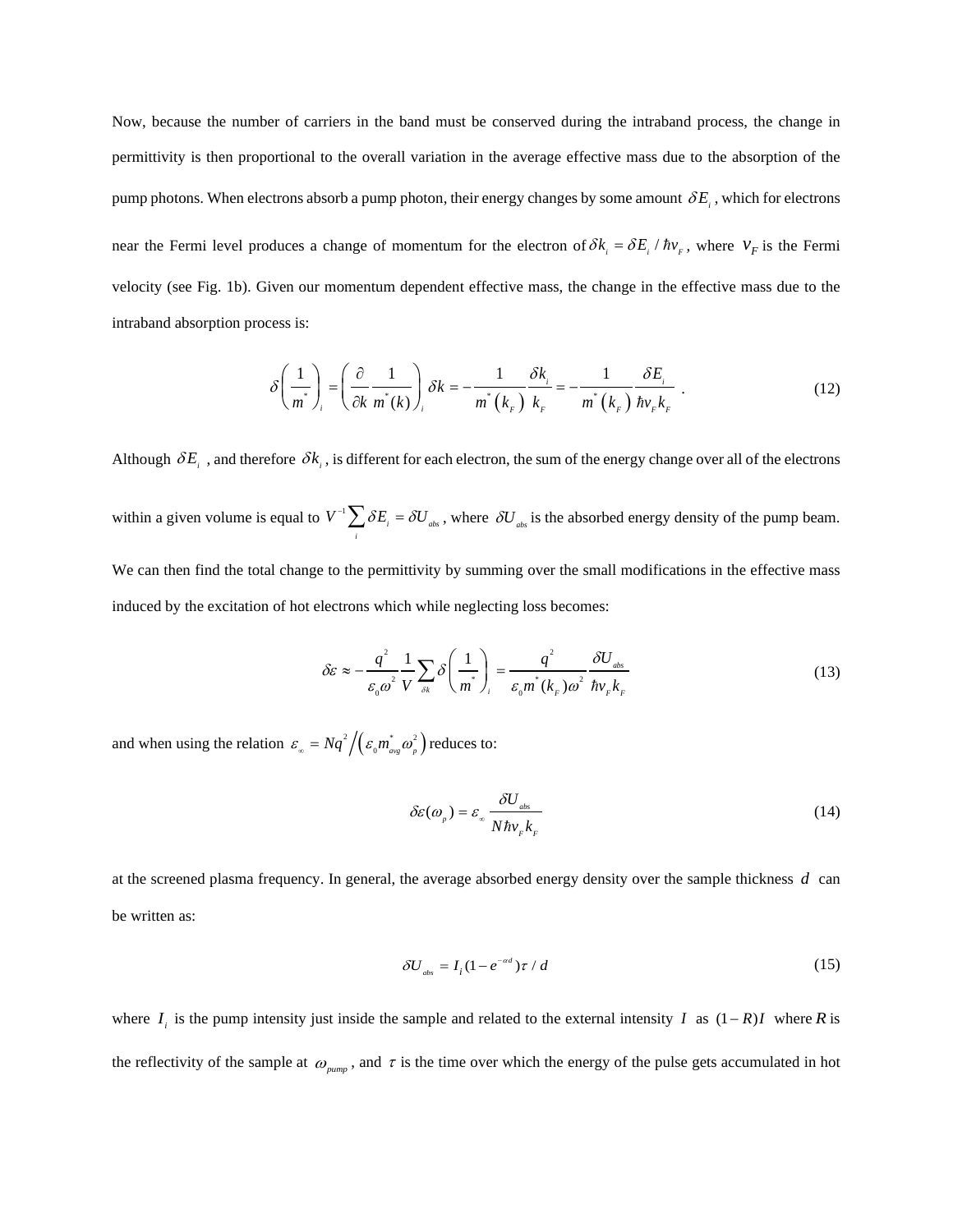carriers. For CW illumination or long pulses, this time is  $\tau_{el}$ , the electron-lattice relaxation time of the system, while for shorter pulses with  $\tau_p < \tau_{el}$ , the accumulation time is  $\tau_p$  itself (see Appendix A). Under a thin sample approximation  $d \ll \alpha^{-1}$  and considering the pump electric field just inside the material  $F_i$ , this becomes:

$$
\delta U_{\text{abs}} = \frac{\alpha_{\text{s}} n^{\text{!}} n_{\text{s}} \tau}{2 \eta_{\text{o}}} F_{\text{i}}^2 \tag{16}
$$

where *n* ' is the real part of the refractive index at  $\omega_{\text{pump}}$ ,  $\eta_0$  is the free space impedance, and  $\alpha$  is the nominal nonenhanced absorption coefficient at  $\omega_{pump}$ . However, slow light effects caused by the low refractive index, or large group index  $n_e$ , induce an enhanced absorption  $\alpha \approx \alpha_e / n' = n_e \alpha_e$  [30].

Using Eq. 13, Eq. 15, and the definition of the nonlinear susceptibility,  $\delta \varepsilon = F_i^2 \chi_{\text{eff}}^{(3)}$ , the real part of the effective thirdorder susceptibility can be estimated as:

$$
\chi_{\text{eff}}^{^{(3)}}(\omega_p) = \varepsilon_{\infty} \frac{\alpha_{\text{e}} n^{\text{'}n}_{\text{g}} \tau}{2 \eta_{\text{o}} N \hbar v_{\text{r}} k_{\text{r}}} = \varepsilon_{\infty} \frac{\alpha n^{\text{'}\tau}}{2 \eta_{\text{o}} N E_{\text{r}}}
$$
(17)

from which, the imaginary part of the susceptibility can found as:

$$
\chi_{\text{eff}}^{(3)''}(\omega_p) = -\chi_{\text{eff}}^{(3)'}(\omega_p) \frac{\Gamma(\omega_p)}{\omega_p} = -\varepsilon_{\infty} \frac{\alpha n \Gamma(\omega_p) \tau}{2\omega_p \eta_0 N E_F}
$$
(18)

Now we can also calculate the IDRI coefficient and nonlinear absorption as in ref. [1] :

$$
n_2(\omega_p) = \varepsilon_{\infty} \frac{\alpha_{\circ} n_{\rm g} \tau}{2n'(\omega_p) N E_{\rm F}} = \varepsilon_{\infty} \frac{\alpha \tau}{2n'(\omega_p) N E_{\rm F}}
$$
(19)

$$
\alpha_{2}(\omega_{p}) \approx 2\eta_{o} \frac{\omega}{c} \frac{\chi_{\text{eff}}^{(3)}}{n^2(\omega_{p})} = -\varepsilon_{\infty} \frac{\alpha n^{\prime} \Gamma(\omega_{p}) \tau}{c n^2(\omega_{p}) N E_{F}}
$$
(20)

where  $n'(\omega_p)$  is the real part of the index at the screened plasma frequency and Γ is the Drude scattering rate, determined through the mobility as  $\Gamma = q/( \mu_e m_{avg}^*(I=0))$ . For a heaviliy doped semiconductor with ENZ wavelength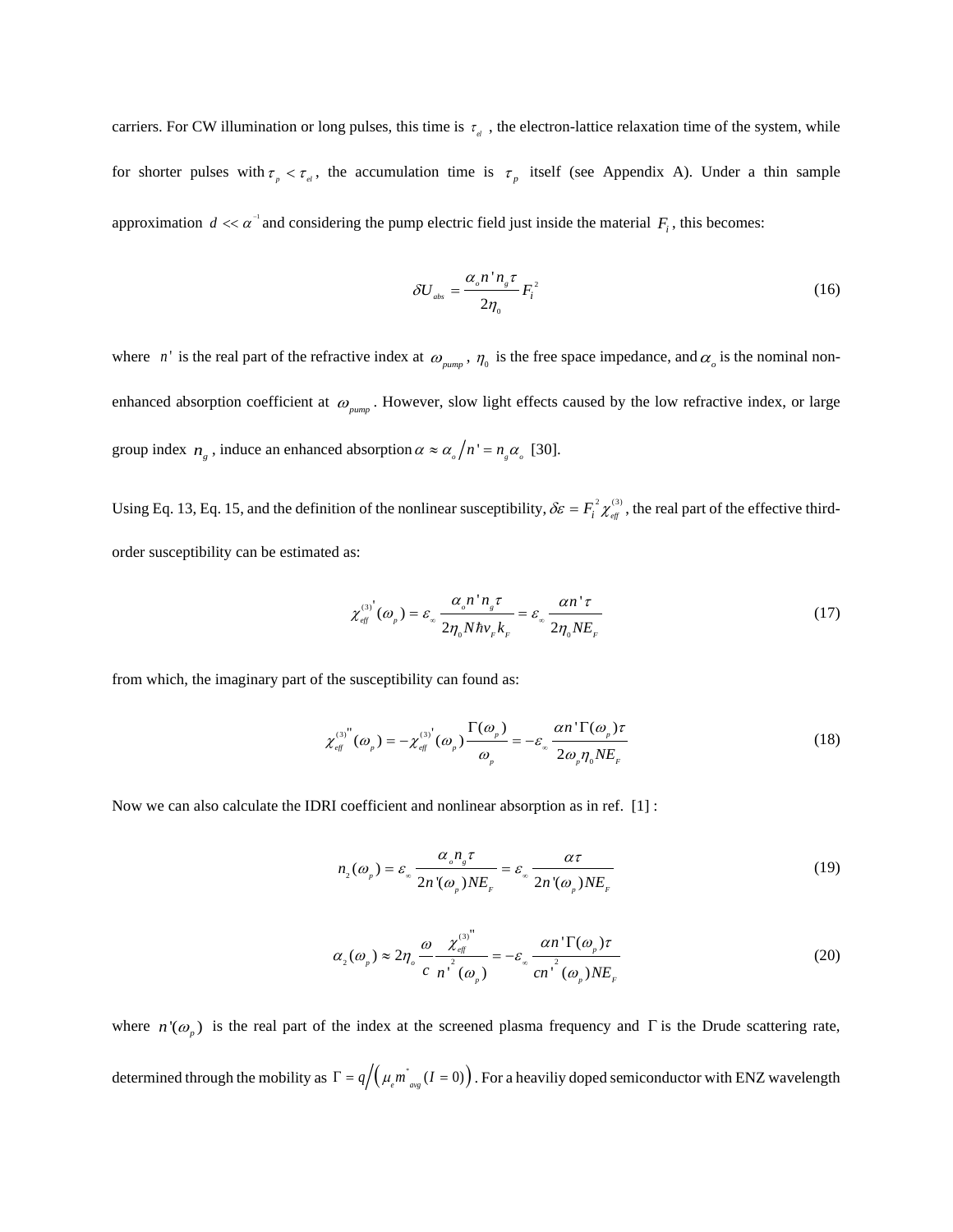$\lambda \approx 1330 \text{ (nm)}$ , we can approximate  $n_2$  with estimations of  $\varepsilon_{\infty} \approx 3.5$ ,  $\alpha$  on the order of  $1 \times 10^5 (m^{-1})$ ,  $\tau = \tau_p = 100$  (*fs*),  $n' \approx 0.3$ , carrier density  $N \approx 1 \times 10^{21} (cm^{-3})$  and  $E_f \approx 4.5 (eV)$  (1 eV beyond the band gap). The intensity-dependent index is then estimated as  $n_2 \sim 8 \times 10^{-17} (m^2/W)$  compared to a value of  $3 \times 10^{-17} (m^2/W)$  for AZO reported in literature [24].

## **4. Predicting Experiments**

To move beyond the assumptions inherent in Eq. 19, we retain the material loss and incorporate the complete dispersion of the effective mass which can be determined from a given material band structure. In this case, we directly determine the average effective mass of the electron sea using Eq. 8. Therefore, calculating the nonlinearity reduces to determining the distribution of the electrons within the band, and thus, the modification of  $m_{_{avg}}^*$ .

For a given pump intensity, the distribution of carriers, described through the Fermi-Dirac probability, can be found using conservation identities of charge and energy. The first states that the number of carriers residing in the band must remain constant under intraband excitation:

$$
\int f(E, \mu(I), T_e(I)) \rho(E) dE = N \tag{21}
$$

The second states that the total change in energy of the electron gas must be equal to the absorbed energy such that:

$$
\int f(E, \mu(I), T_e(I)) E \rho(E) dE - \int f(E, \mu_0, T_0) E \rho(E) dE = \delta U_{\text{abs}} = A I \tau / d \tag{22}
$$

where  $\mu_0$  is initial chemical potential before pumping, found for  $T_e = T_0$ , and  $\tau$  is either  $\tau_{el}$  or  $\tau_p$ , chosen as described for Eq. 15.

Using these constraints, the chemical potential and electron temperature can be uniquely defined for a given pump intensity *I*, and the average effective mass can then be found then as  $\frac{1}{\sigma^* (L)} = \int \frac{f(E, \mu(I), T_e(I)) E \rho(E)}{\sigma^* (L)}$  $\int_{avg}^{\infty}(I)$  *d*  $\int_{avg}^{\infty}(E)$  $\frac{f(E, \mu(I), T_e(I))E\rho(E)}{dE}$  $\frac{1}{m_{\text{max}}^*(I)} = \int \frac{f(E, \mu(I), I_e(I))E\rho(E)}{m^*(E)} dE$ , leading

to the intensity-dependent permittivity is:

$$
\varepsilon(\omega, I) = \varepsilon_{\infty} - \frac{Nq^2}{\varepsilon_0 m^*_{\omega g}(I)} \frac{1}{\omega^2 + i\omega\Gamma} \tag{23}
$$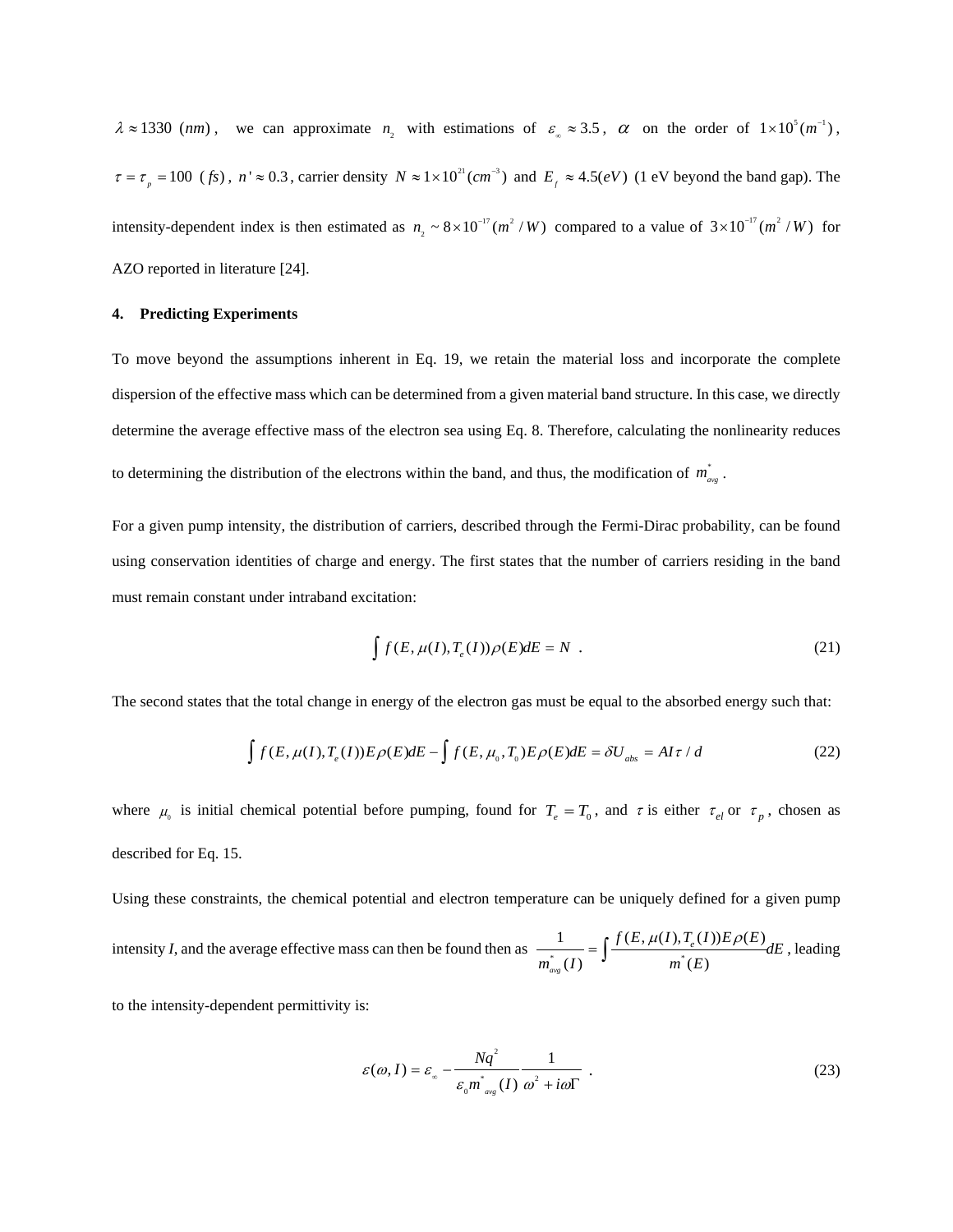In general, the Drude scattering rate  $\Gamma$  will also be dependent upon the incident pump intensity (see Appendix A), but in the case of heavily doped TCOs such as AZO and ITO, which are known to contain a large density of defects [43– 45],  $\Gamma$  is assumed to remain constant, essentially being limited by the defect and ionized donor scattering rate. Furthermore, a variation in  $\Gamma$  produces a change to the real permittivity of  $\delta \varepsilon' \sim 2 \varepsilon \Gamma(\delta \Gamma / \omega^2)$ , which is negligibly small compared to the modified effective mass. From Eq. 23, we can then determine the change in permittivity and index as a difference between the properties of the steady-state and the pumped material.

Examining the limits of the nonlinearity, we find that the max variation in the refractive index is achieved when the change in effective mass is also maximized,  $\delta n_{\text{max}} = \sqrt{\varepsilon_{\text{max}}} - n_{\text{o}}$ , essentially resulting in complete suppression of the Drude contribution. In this sense, saturation is inherently built into the model, not requiring the introduction of higherorder nonlinear susceptibilities to explain. This occurs naturally because  $\delta \varepsilon$  is inversely proportional to the change in the average effective mass, though material breakdown and other non-ideal effects may occur at high fluences. Furthermore, in contrast to polarization driven nonlinearities this change occurs over an "integration time" of  $\tau$  leading to 1) an increased nonlinear effect, since the pump energy feeding the nonlinearity continues to build throughout the interaction and 2) a sub-picosecond rise and fall time. Although not instantaneous, this response time is sufficient for numerous potential ultrafast applications and enables the use of the larger nonlinear phenomena while maintaining a strong overlap to many modern ultrafast laser systems with pulse-widths on the order of 10's to 100's (*fs*).

To verify the model, experimental data from literature studying IDRI in AZO films at ENZ is used [24]. In this case, the sample was interrogated under non-degenerate conditions where  $\lambda_{pump} = 785$  (nm) and  $\lambda_{probe}$  is varied from 1150 – 1550 (nm). The change in the index  $\delta n$  was calculated using an inverse transfer matrix method from the measured change in reflection and transmission of the film (see [24] for additional details). To approximate the measured films, the conduction band dispersion of AZO is taken as a hyperbola fit to the undoped ZnO band structure [39] (see Appendix B). The permittivity is modeled using Eq. 23, and the absorption of the film is calculated through the transfer matrix method. Eq. 22 is used with an exponential relaxation model of characteristic time  $\tau_{el}$  = 170 (*fs*) [20] to calculate the carrier distribution at increased temperatures (see Appendix C). This correction is used because the pump pulse width ( $\tau_p = 100$  (*fs*)) is comparable to the electron-phonon relaxation rate such that the peak temperature of the electron gas is reduced by the competing absorption and phonon scattering processes.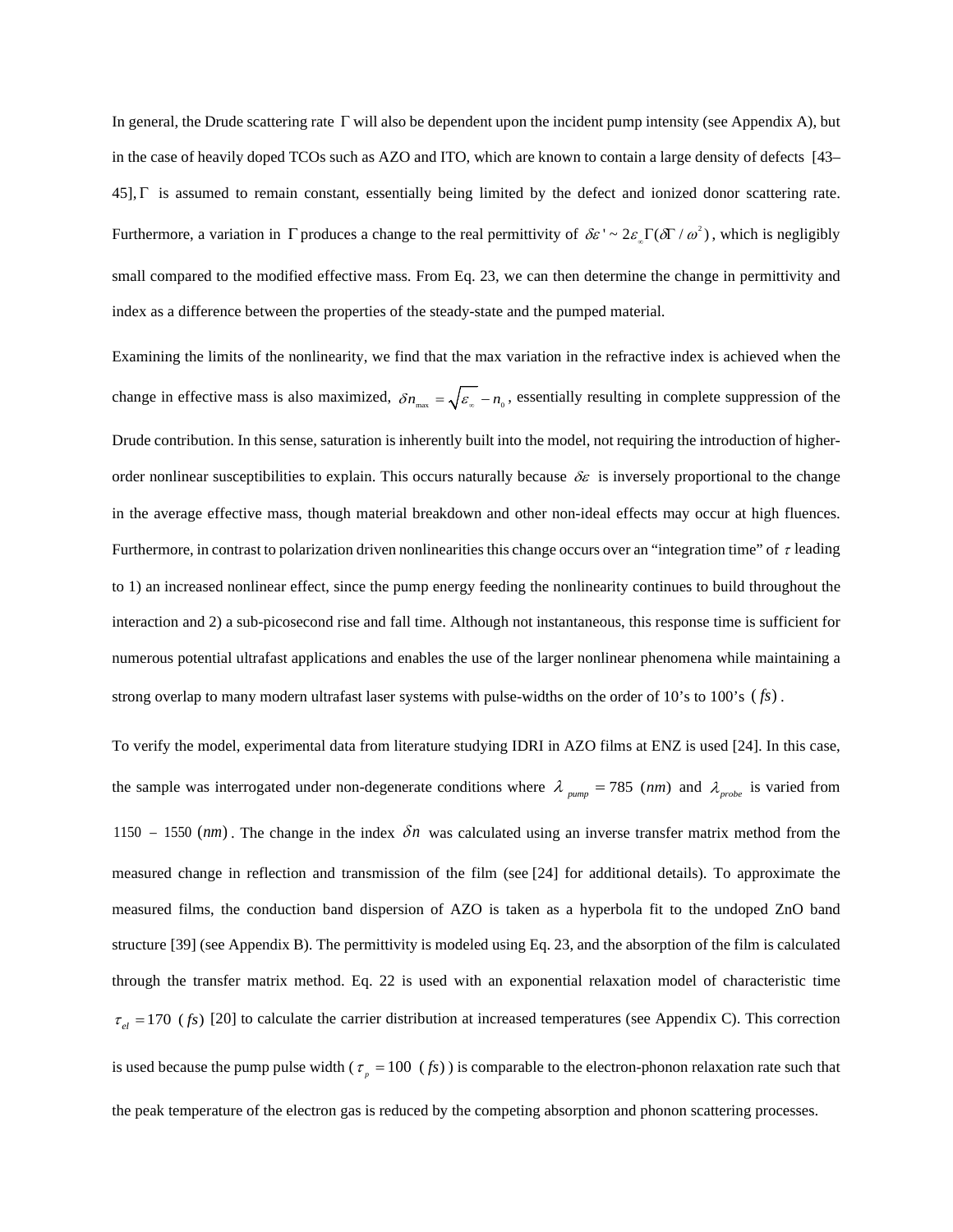

Fig. 3: a) The change in refractive index due to a  $0.4$  (TW  $/cm<sup>2</sup>$ ) (black) and  $0.9$  (TW  $/cm<sup>2</sup>$ ) (red) pump at 780 nm. Using a relaxation rate of  $\tau = 170$  (*fs*) [20] on a Gaussian pulse shape with maximum pump with 100 fs full-width halfmaximum. A close fit between experimental [24] and theoretical responses is obtained through a deterministic model. b) The peak δn and average effective mass of carriers versus the applied pump intensity for the AZO sample.

Fig. 3a demonstrates that the model can accurately predict the index change for the AZO film in both magnitude and spectrum near the ENZ point of 1330 (nm) for multiple fluence levels without free fitting parameters. The fit deviates at short wavelengths due to the discrepancy of the permittivity of the approximated and measured permittivity of the sample [24]. Breaking this down we can extract the average effective mass induced in the AZO film and peak change in the index within the ENZ region, Fig. 3b, as a function of the pumping intensity. Here, the average effective mass is shown to vary linearly with the pump intensity, producing an increase of  $\sim$ 20% for 1 (TW / cm<sup>2</sup>). However, the peak change of the refractive index in the ENZ region is observed to be nonlinear with intensity. This is expected since the change in the index is inversely proportional to the change in  $m_{\text{ave}}^*$ . However, this demonstrates that a single

 $n_2$  value is a limited description of the nonlinearity in ENZ materials.

# **5. Discussion**

Given this description, one can then consider what nonlinear material (e.g. doped ZnO, GaN, SnO) and what material properties (e.g.  $\varepsilon_{\alpha}$ ,  $\mu_{\beta}$ ,  $\Gamma$ ) would produce the most efficient response. To answer, we can return to the three performance metrics for the intraband effect, 1) absorption, 2) band non-parabolicity, and 3) index dispersion, to can construct a material figure of merit (FOM).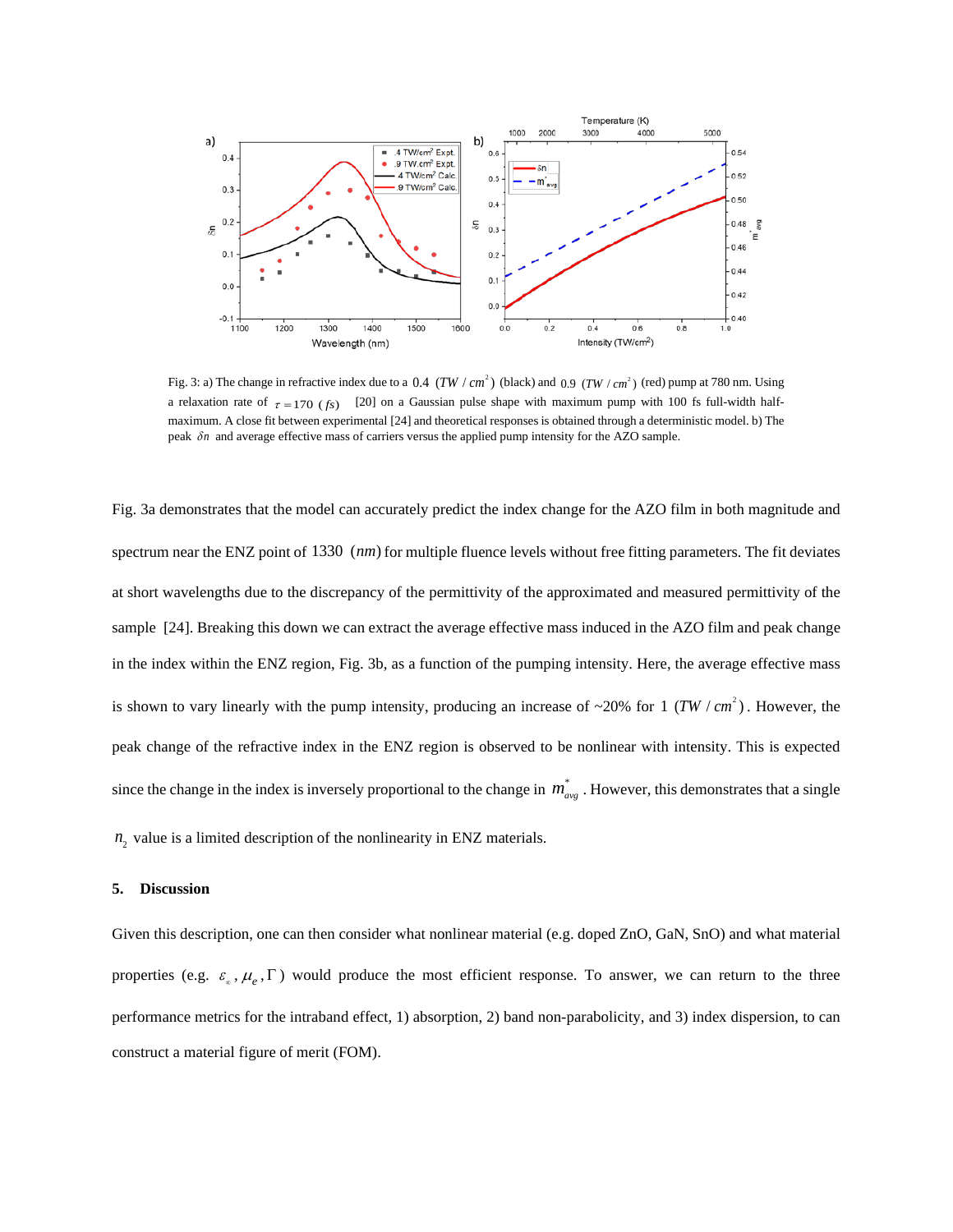First, we consider the material's ability to utilize the incident pump energy, which is quantified by the absorption of the material  $A_{pump} \approx (1 - R)\alpha d$ , as the beginning of our FOM. Clearly from Eq. 13 and Eq. 22, if a material can absorb more of the incident pump energy, a larger modification to the electron distribution within the conduction band will occur.

Next, we consider how the average effective mass depends upon the distribution of the electrons within the band. This is quantified by the change in the average effective mass for a fixed amount of absorbed energy which can be approximated by the slope of the effective mass at the Fermi level,  $dm^*(k_F)/dE$ . Noting that materials with a larger initial effective mass require an increased modulation to produce the same shift in the permittivity, we include the change in the normalized effective mass  $(m_{avg}^*)^{-1} [dm^*(k_F)/dE]$  into our FOM. The range of  $dm^*(k_F)/dE$  is generally determined by the degree of nonparabolicity of the conduction band, and as a rule of thumb, is inversely proportional to the energy gap.

Finally, we consider the sensitivity of the material to a change in the effective mass,  $dm_{probe}/dm_{avg}$ <sup>\*</sup>. Since the modification of the average effective mass effectively shifts the plasma frequency of the material, for index modulation  $dn_{probe}$   $dm_{avg}^* \propto dn_{probe}$   $/d\omega$ , such that materials with an increased index dispersion at the probe wavelength (typically in the ENZ region) will be optimal. This can be achieved in two ways 1) through a reduced loss, and 2) a larger background permittivity  $\varepsilon_{\infty}$ . For a material of choice, the first point represents a competing optimization case as  $dn_{\text{probe}}/d\omega$  will be maximized at ENZ in a low loss medium while  $A_{\text{pump}}$  is reduced, irrespective of the pump frequency. This suggests that for any material, there is an optimum loss value that balances the necessary absorption with reflection, in contrast to a Kerr nonlinearity where reduced loss is always favored. The second point can be illustrated by considering a lossless material where  $\delta \varepsilon = \varepsilon_{\infty} \delta m^* / m^*_{avg}$  (Eq. 11), that allows for a simplification of  $dn_{\text{probe}}/dm^* \approx (\varepsilon_{\text{m}}/m^*_{\text{avg}})^{1/2}$ . Ultimately, an increased  $\varepsilon_{\text{m}}$  requires a larger contribution from the free-electrons to produce an ENZ region at a fixed wavelength, which results in a steeper index dispersion. However, this is generally accomplished by increasing the carrier density of the material. As a result, more electrons must undergo an interband transition (i.e. more pump energy must be absorbed) to produce the same shift in permittivity, leading to a factor 1 / *N*

.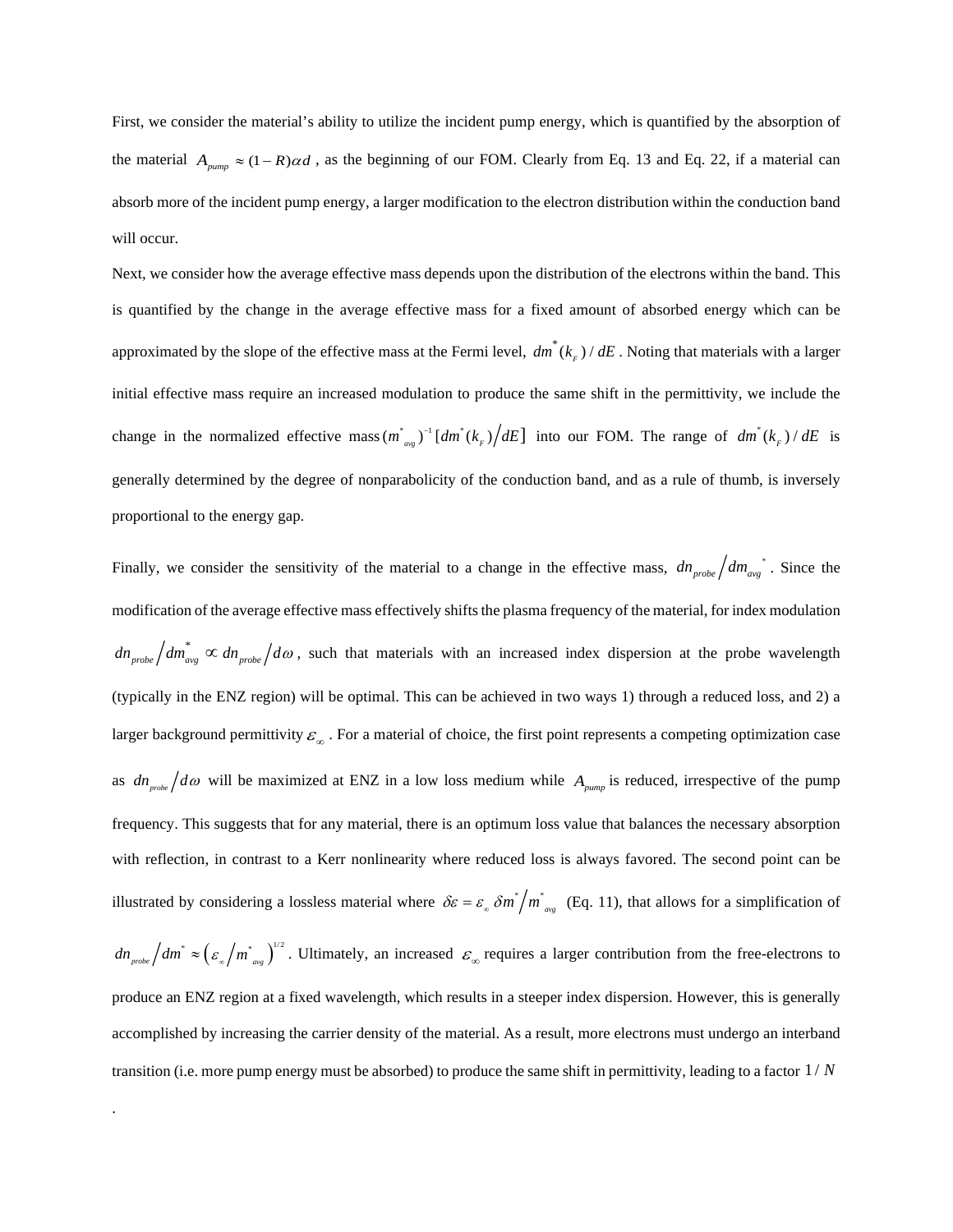It is important to note that the nonlinearity also depends on accumulation time  $\tau$  (e.g. through the absorbed energy as seen in Eq. 15), but the bandwidth of the nonlinear effect is inversely proportional to this time. As a result, we can define a FOM by combining these quantities which form an  $n<sub>z</sub>$ -strength-bandwidth product that can be used as an intrinsic material FOM for intraband nonlinearities:

$$
FOM = A_{pump} \left[ \frac{1}{m_{avg}^{*}} \frac{dm^{*}}{dE} \right] \left[ \frac{1}{N} \frac{dn_{\text{probe}}}{dm_{\text{avg}}^{*}} \right]
$$
 (24)

To explore this, the band structures of indium tin oxide (ITO), cadmium oxide (CdO), gallium nitride (GaN), and gallium oxide  $(Ga_2O_3)$  were approximated from literature and the FOM for each material was calculated versus mobility. The results are summarized in Fig. 4 while the values used for the calculation are shown in Table 1 where the listed mobility ranges correspond to published values for each material. The films are considered to be under the same experimental conditions as in [24]. As a reference, the peak FOM of each material within the range of mobility values reported in literature is also included. The values of *Apump* are calculated through the transfer matrix method and  $dn_{\text{probe}}/dm_{\text{avg}}^{*}$  is calculated through a Drude-Lorentz model where the carrier density in the materials has been modified to achieve an ENZ at 1325 (*nm*) for all materials (see Appendix D for details).

The first general observation that can be made from this comparison is that vastly different conductive oxides and nitrides have a FOM that differs by just more than a factor of three, as can be expected based on the values as reported in Table 1. The second observation is that based on Fig. 4 the peak FOM is achieved for moderate mobility films in

Table 1. Approximate comparison of transparent semiconductors for intensity-dependent refractive index calculations. CdO, GaN, and Ga<sub>2</sub>O<sub>3</sub> mobilities are for lower carrier concentrations (<  $0.5 \times 10^{4}$  (cm<sup>3</sup>)). N and  $m_{\text{avg}}^{*}$  are calculated for all materials to generate an ENZ wavelength of **1325** *(nm)* (See Appendix D).

| Material          | $\mu_e$ (cm <sup>2</sup> / V – s)<br>(Highly Doped) | $\varepsilon_{\infty}$ | N<br>$(\times 10^{20} cm^{-3})$ | $\approx$<br>$m_{_{avg}}$ | $dm^{\dagger}(k_{F})$<br>dE<br>(eV <sup>1</sup> ) | Maximum<br>Figure of Merit<br>$(m^3/eV)$ |
|-------------------|-----------------------------------------------------|------------------------|---------------------------------|---------------------------|---------------------------------------------------|------------------------------------------|
| ZnO [39,41,46,47] | $10[46] - 40[47]$                                   | 3.3                    | 9.19                            | $0.44$ m <sub>o</sub>     | $0.36$ [39]                                       | 69.8                                     |
| ITO [44,48]       | $20 - 35$ [44]                                      | 3.66                   | 11.3                            | $0.49 m_{\odot}$          | $0.36$ [48]                                       | 56.8                                     |
| $Ga_2O_3$ [49-51] | $0.1$ [49] - 25 [50]                                | 3.57                   | 11.8                            | $0.52 \; m_{\odot}$       | $0.40$ [51]                                       | 52.9                                     |
| GaN [52-54]       | $>100$ [52,53]                                      | 5.3                    | 13.4                            | $0.40 m_{\odot}$          | $0.23$ [54]                                       | 35.5                                     |
| CdO [55-57]       | $80$ [55] - >200 [55,56]                            | 5.5                    | 18.9                            | $0.54 \; m_{\odot}$       | 0.37 [57]                                         | 21.9                                     |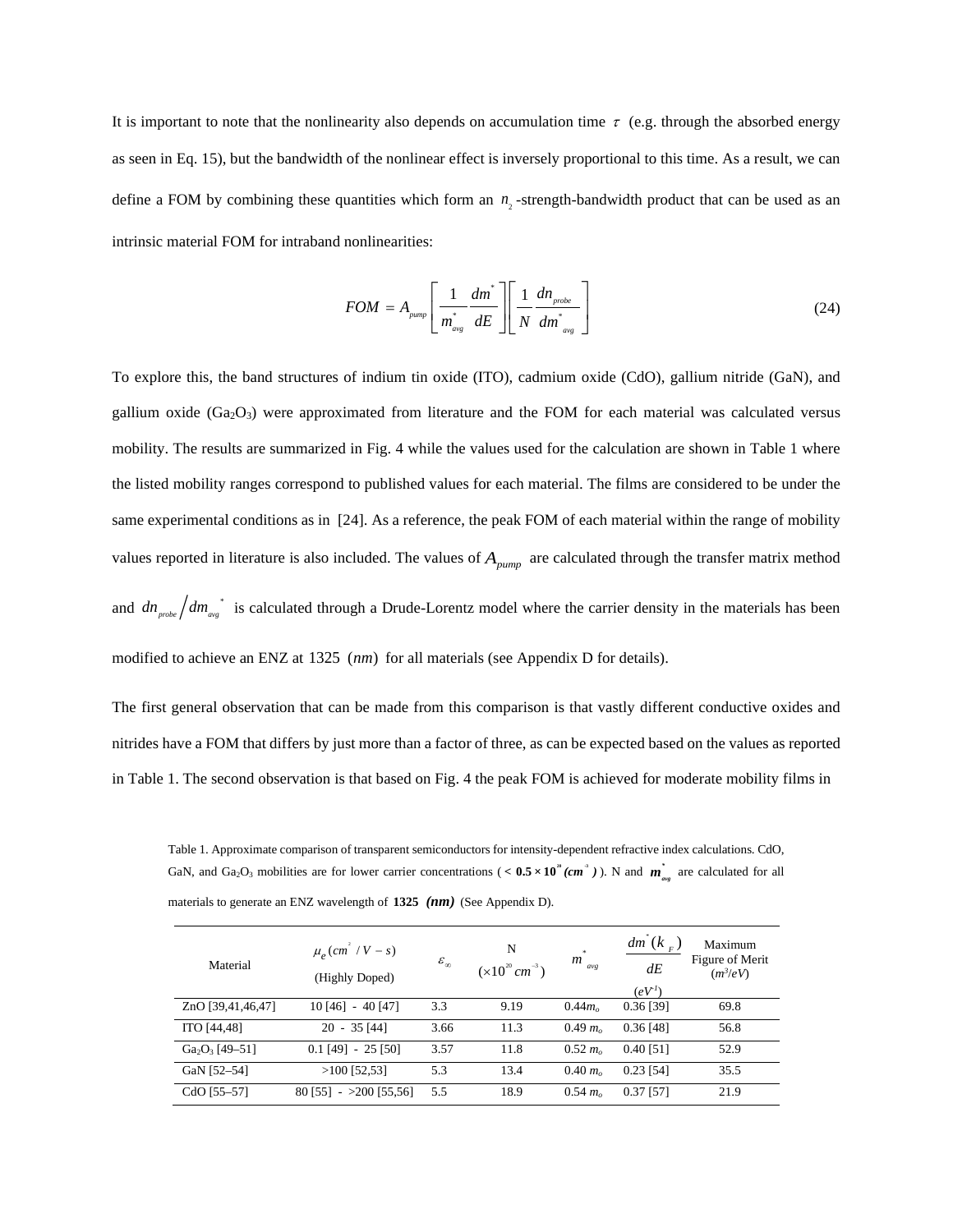

Fig. 4 Figure of merit for the selected materials as a function of optical mobility. Grey dashed lines represent the range of mobilities achieved by films published in literature. If only a single line, an arrow indicates the range of mobilities.

the range of  $\mu_e \approx 15$  (cm<sup>2</sup> / V - s) which for ZnO yields  $\varepsilon''(\omega_{\text{probe}}) = 0.6$ . This illustrates the important role of loss in the optimization as high mobility films suffer from decreased absorption while low mobility films suffer from a shallow index dispersion. Moreover, it is evident that doped zinc oxide (AZO, GZO, IZO) outperforms the other materials, including slightly outperforming ITO, due to the moderately low  $m_{avg}^*$  and the lowest *N* required for nearinfrared ENZ of all the considered materials, see Table 1. Although a similar result has been noted in literature [12], an exact comparison is strongly dependent upon the material growth conditions as the effective mass varies with factors such as defects and grain size [41] while the band structure varies with stress/strain and doping density among others.

Beyond these more explored films,  $Ga_2O_3$  shows the highest FOM within the range of published mobilities; however, it has not been doped into the range necessary for consideration in the telecommunications window and the performance may vary with heavy doping. Yet,  $Ga<sub>2</sub>O<sub>3</sub>$  is a uniaxial crystal which may prove useful in exploring nonlinear phenomena that manipulate optical polarization [58]. The performance of CdO and GaN suffers due to their high mobilities which reduce their ability to use the pump energy supplied. However, if the materials are allowed to take any mobility (i.e. considering values outside of the grey dashed regions in Fig. 4), GaN achieves a maximum FOM of 61.0 for a mobility of  $\mu_e \approx 23$  (cm<sup>2</sup> / V - s), while CdO finds its maximum near 36.8 for a similar mobility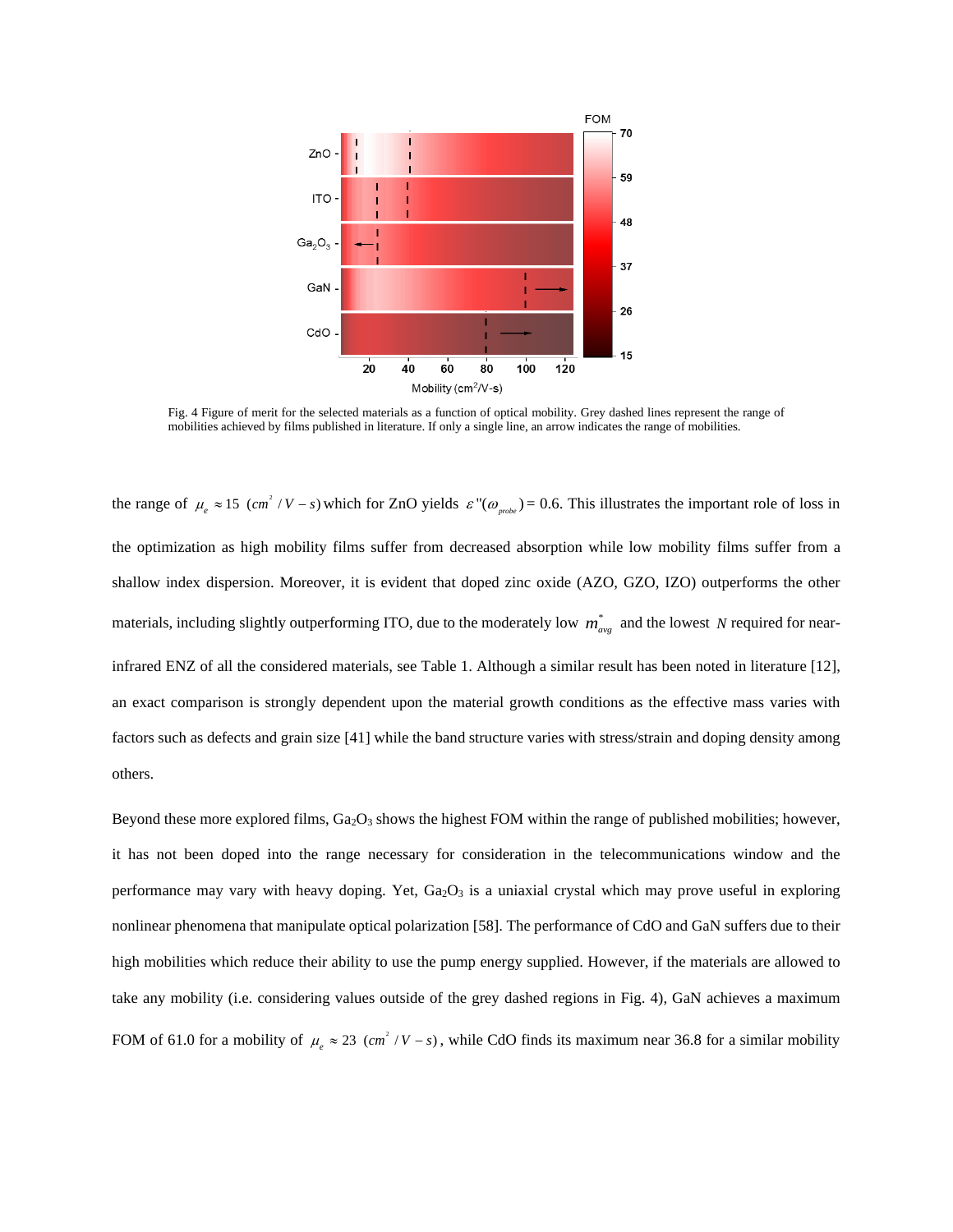For lower mobilities, GaN shows a high FOM due to the combination of a large  $\varepsilon_{\infty}$  and low  $dm^*(k_F) / dE$  that allows for *N* and  $m_{avg}^*$  to stay comparably low while achieving ENZ in the near-infrared.

#### **6. Conclusions**

Through analysis of free carrier dynamics, a model has been derived to explain and fit the large nonlinear response of Drude ENZ materials, such as TCOs. We demonstrate that the nonlinearity is due to free-carrier absorption and the subsequent modification of the average electron effective mass through a smeared population in a non-parabolic conduction band. Specifically, the optimization of loss was considered as the balance between efficient absorption of the pump and a steep index dispersion is needed to maximize the performance of a material. In fact, the performance of multiple materials is evaluated using the proposed FOM, and all achieved their peak performance for moderate mobility ranges in the range of 20  $(cm^2/V - s)$ , corresponding to  $\varepsilon$ " ~ 0.5. This demonstrates that unlike other applications in plasmonics, pursuing exceptionally low loss ENZ materials is not necessary to maximize the IDRI effect, and can, in fact, be detrimental to the performance. However, this should be balanced with other factors, such as the need for efficient transmission of the probe, based on a given application. Ultimately, ENZ materials represent a unique platform for nonlinear interactions that is ultrathin and can be realized without complex nanofabrication while making use of intraband nonlinearities that are slow enough to enable a good temporal overlap with ultrafast laser systems yet fast enough for many ultrafast optical applications. By enabling a higher degree of predictive power and a platform for evaluating and optimizing new materials, practical devices for ultrafast, compact applications may move closer to reality.

## **Appendix A: Energy Absorbed in a Thin Sample**

The absorbed energy density can be calculated simply as the difference between the energy density just inside the sample and after some distance *dz*:

$$
dU_{\text{abs}} = U(0) - U(dz) = (1 - R) \frac{I}{v_g} [1 - e^{-\alpha dz}]
$$
\n(25)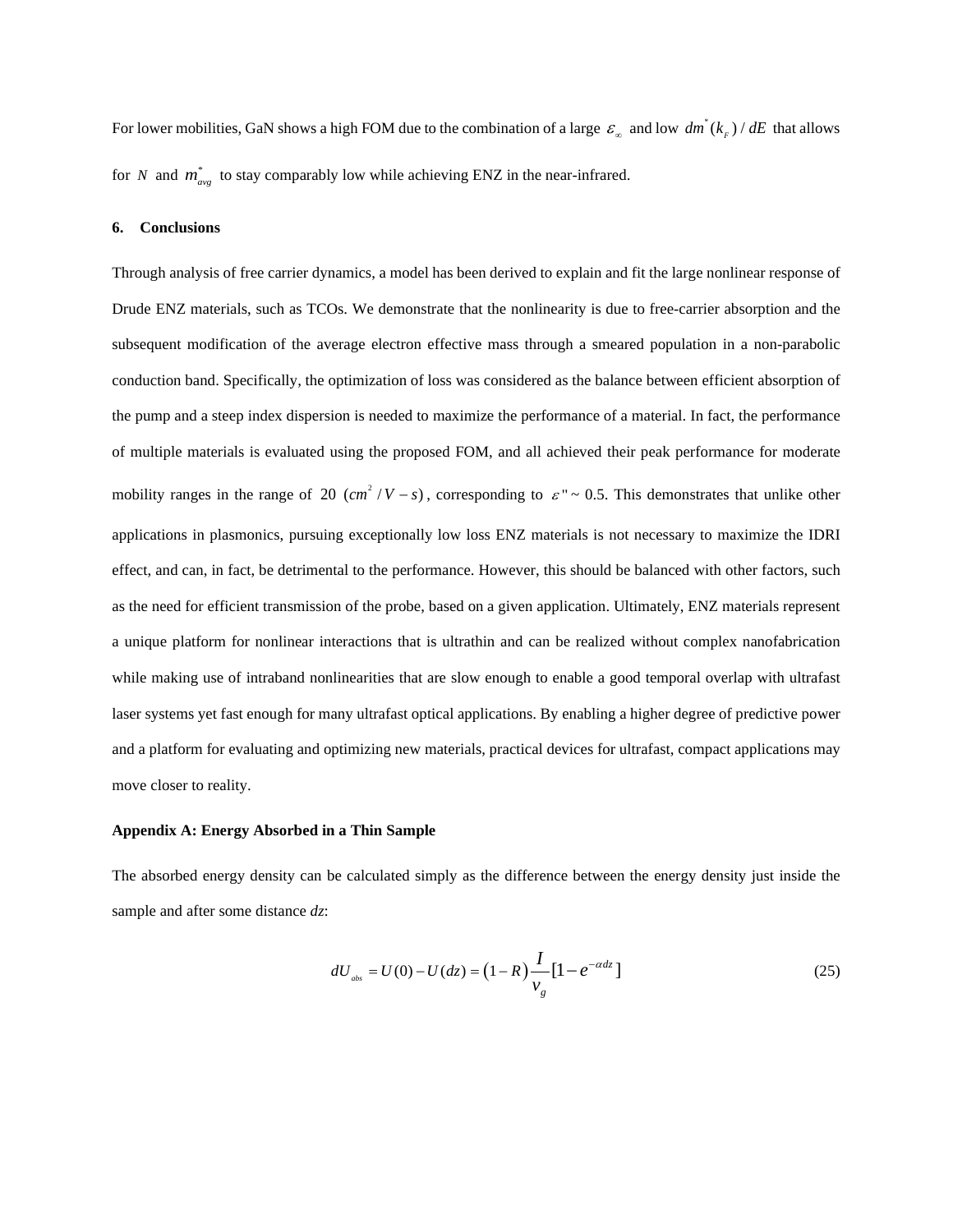where *I* is the intensity of the pump beam external to the sample, *R* is the reflection of the sample at the pump wavelength, and  $v_g$  is the group velocity at the pump wavelength and accounts for slow light effects. We can shift to the time domain by substituting  $dz = v<sub>s</sub> dt$ :

$$
dU_{\text{abs}} = U(0) - U(dt) = \frac{I_i}{v_g} [1 - e^{-\alpha v_g dt}]
$$
\n(26)

where  $I_i = I(1 - R)$ . We can simplify this by taking a Taylor expansion of the exponential function, keeping only the first-order term  $1 - e^{-\alpha v_g dt} \approx \alpha v_g dt$ , where  $\alpha$  is measured absorption including slow light effects  $\alpha = \alpha_0 n_g$ . This approximation is valid in the thin sample regime.

$$
dU_{\rm abs} = \frac{I_i}{v_g} \alpha_0 n_g v_g dt \tag{27}
$$

The peak in the absorbed energy density ( $\delta U_{ab}$ ) is then found by integrating over a time  $\tau$  noting that there is a competing relaxation process of electron scattering ( $e^{-t/\tau_{el}}$ ) which is removing energy from the electron gas. As an approximation, we may consider two cases, when  $\tau_p \gg \tau_{el}$  and when  $\tau_{el} \gg \tau_p$ . In the first case, the electron relaxation time limits the accumulation of energy such that  $\tau = \tau_{el}$  while in the latter case, the electrons accumulate energy for the entire duration of the pulse and  $\tau = \tau_p$ . The peak absorbed energy density is then:

$$
\delta U_{\text{abs}} = I_i \alpha_0 n_{\text{s}} \tau = \frac{\alpha_{\text{s}} n^{\text{+}} n_{\text{s}} \tau}{2 \eta_0} F_i^2 \tag{28}
$$

where  $\tau$  is selected based on the criteria above.

In the case of Eq. 22, absorption is calculated from the Transfer Matrix Method and  $(1 - R)[1 - e^{-\alpha z}] \approx A$  such that  $\delta U_{ab} = A I \tau / d$ . The electron scattering rate is calculated through the optical mobility and electron effective mass as  $\Gamma = q / (\mu_{\ell} m_{\text{avg}}^* (I = 0))$ . Here the optical mobility is the value as determined through optical measurements, such as ellipsometry, as opposed to the Hall effect. Depending upon the material's structural quality the optical mobility can differ from the Hall mobility by as much as an order of magnitude [41], [59].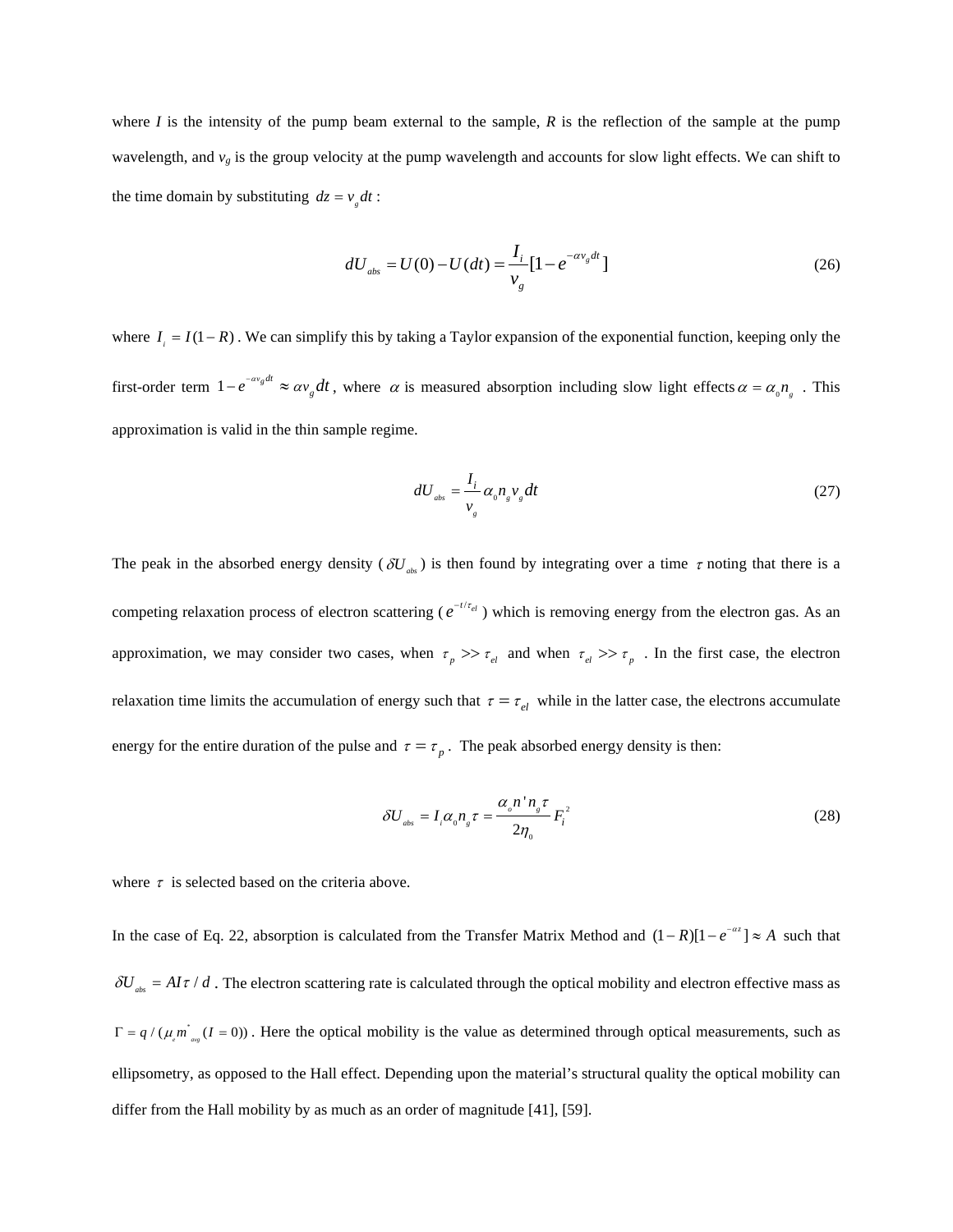#### **Appendix B: Band Structure calculations**

The conduction band of zinc oxide [39] is taken as the basis for band calculations. To calculate effective mass and density of states, the band is fit by a hyperbola for simplicity. The hyperbola is defined by the parameters *a* and *b* such that  $(E-a)^2/a^2 - k^2/b^2 = 1$  which sets the conduction band minimum,  $E = 0$ , as the minimum of the hyperbola. This leads to an E-k relationship of  $E = \sqrt{a^2 + a^2 k^2/b^2} - a$  rather than the conventional parabolic band  $E = \hbar^2 k^2 / (2m^*)$ . The parameters  $a = 1.35$  (eV) and  $b = 0.211$  ( $\AA^{-1}$ ) are found to fit well to the AZO band structure in the range of  $0 \le E < 2.5 eV$ . From these constants, the effective mass and density of states can be calculated:

$$
m^*(E) = \left[\frac{2}{3} \frac{a^2}{\hbar^2 b^2 (E+a)} + \frac{1}{3} \frac{a^4}{\hbar^2 b^2 (E+a)^3}\right]^{-1}
$$
(29)

$$
DOS(E) = \frac{b^3}{\pi^2 a^3} \sqrt{(E+a)^2 - a^2} (E+a)
$$
\n(30)

For comparison of materials, this hyperbolic approximation can be taken for many doped semiconductors.

| Material                       |      |       | <i>a</i> parameter [eV] <i>b</i> parameter $[\hat{A}^{-1}]$ Approximate fit range [eV] |
|--------------------------------|------|-------|----------------------------------------------------------------------------------------|
| Doped $ZnO$ 1.35               |      | 0.211 | $0 - 2.5$                                                                              |
| <b>ITO</b>                     | 1.22 | 0.204 | $0 - 2$                                                                                |
| CdO                            | 1.0  | 0.170 | $0 - 3$                                                                                |
| GaN                            | 1.0  | 0.140 | $0 - 2.5$                                                                              |
| Ga <sub>2</sub> O <sub>3</sub> | 1.13 | 0.201 | $0 - 3$                                                                                |

Table 2 Hyperbolic Fit constants used in Section 5

#### **Appendix C: Electron Relaxation**

A correction factor is needed to calculate the maximum absorbed energy in the case when the electron relaxation rate is comparable to the pulse width,  $\tau_p \sim \tau_{el}$ . Since the electron scattering times are on the order 10s of (*fs*), the recovery time for the nonlinear effect in AZO was measured to be approximately 170 (*fs*) and is comparable to the pump pulse width, 100 (*fs*). This limits the peak temperature reached by the electron gas. In this scenario, we follow a similar logic as shown in Appendix A, where the pump pulse is now taken as a Gaussian in time with pulse width  $\tau_p$ , and our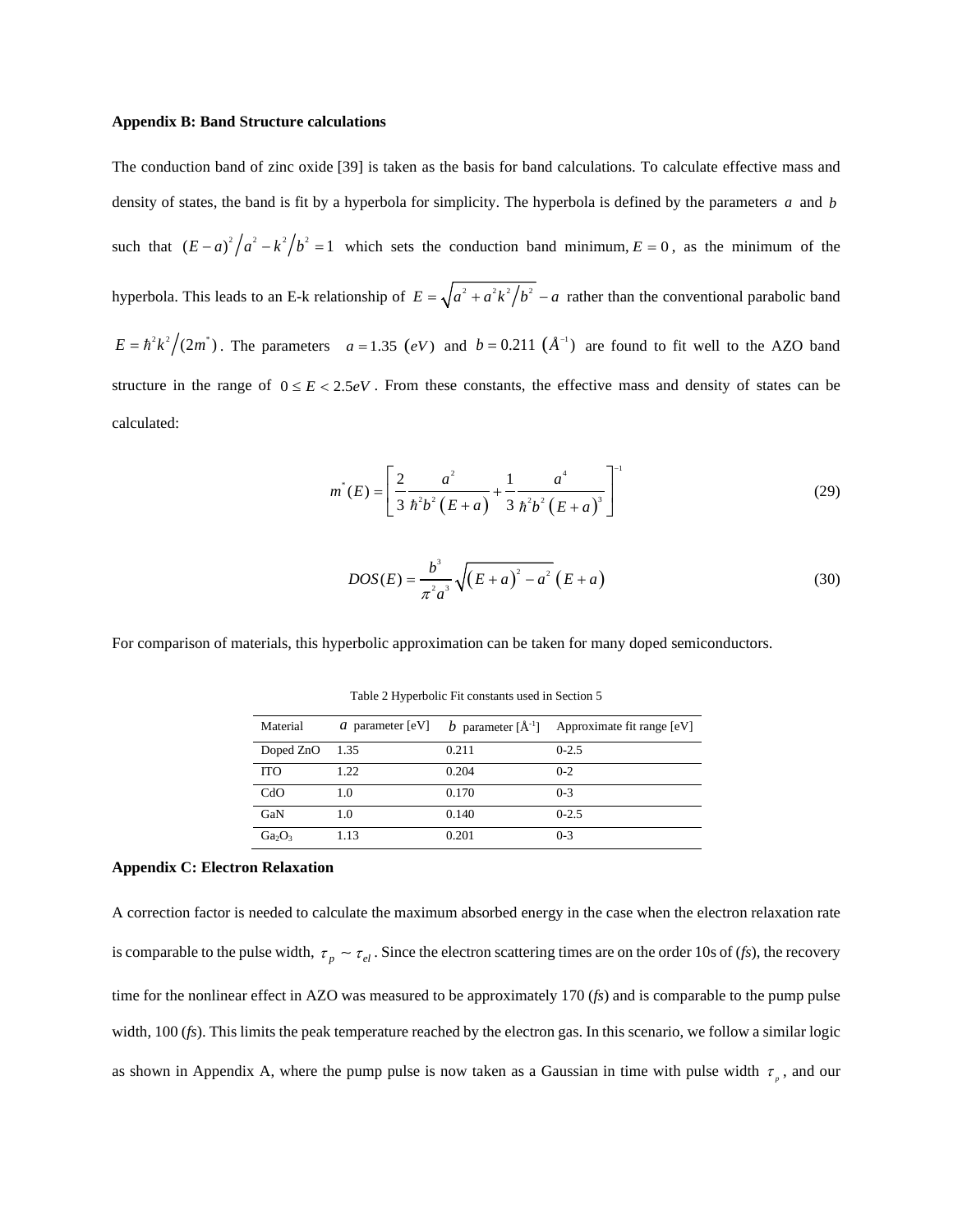integration time is  $\tau = \tau_p$ . However, we need a correction factor to account for the electron relaxation within the pulse envelope, defined as:

$$
\gamma(t) = \begin{cases} 1 & t < 0 \\ e^{-t/\tau_{el}} & t \ge 0 \end{cases} \tag{31}
$$

This model for relaxation provides us with a correction factor of  $\eta = \max[(\gamma(t)/2)(1 + \text{erf}(t/\tau))]$ , that is the ratio of the peak absorbed divided by the peak energy absorbed in the case of  $\tau_{el} \sim \infty$ . This factor is then applied to the pump intensity to find the maximum nonlinear response,  $\delta U_{ab} = I_i \eta \alpha_0 n_i \tau_n$  under the thin sample approximation.

# **Appendix D: Figure of Merit Calculation**

To compare various materials' nonlinear response, the permittivity of each material must go to zero at the same frequency. For each material, the background permittivity and effective mass are different, thus, the carrier concentration required to achieve ENZ at  $\approx 1.3$  ( $\mu$ m) changes as well. At significantly low mobilities (such as below

$$
\mu_e \approx 20
$$
 (cm<sup>2</sup> / V - s),  $\Gamma$  approaches the order of  $\omega$ , shifting the ENZ wavelength,  $\varepsilon_{\infty} = \frac{Nq^2}{\varepsilon_0 m^* m_0} \left(\omega_{ENZ}^2 + \Gamma^2\right)^{-1}$ .

To keep the ENZ wavelength constant, the number of carriers, *N* , must compensate; this increases the average effective mass resulting in a significant decrease in FOM at low mobilities. For simplicity, the values for each of these parameters given a high mobility are shown in Table 1, while the values for calculation include this shift.

#### **7. Funding**

R.S. and N.K acknowledge funding from AFOSR grant FA9550-1-18-0151 and J.K. acknowledges DARPA NLM program HR00111820063.

## **8. References**

- 1. R. Boyd, *Nonlinear Optics*, 3rd ed. (Elsevier, 2008).
- 2. R. L. Sutherland, D. G. McLean, and S. Kirkpatrick, *Handbook of Nonlinear Optics.* (Marcel Dekker, 2003).
- 3. D. N. Nikogosian, *Nonlinear Optical Crystals* : A Complete Survey (Springer-Science, 2005). ︠
- 4. S. Basu, "A review of nonlinear optical organic materials," Ind. Eng. Chem. Prod. Res. Dev. 23, 183–186 (1984).
- 5. J. Cimek, N. Liaros, S. Couris, R. Stępień, M. Klimczak, R. Buczyński, A. D. Sontakke, K. Biswas, A.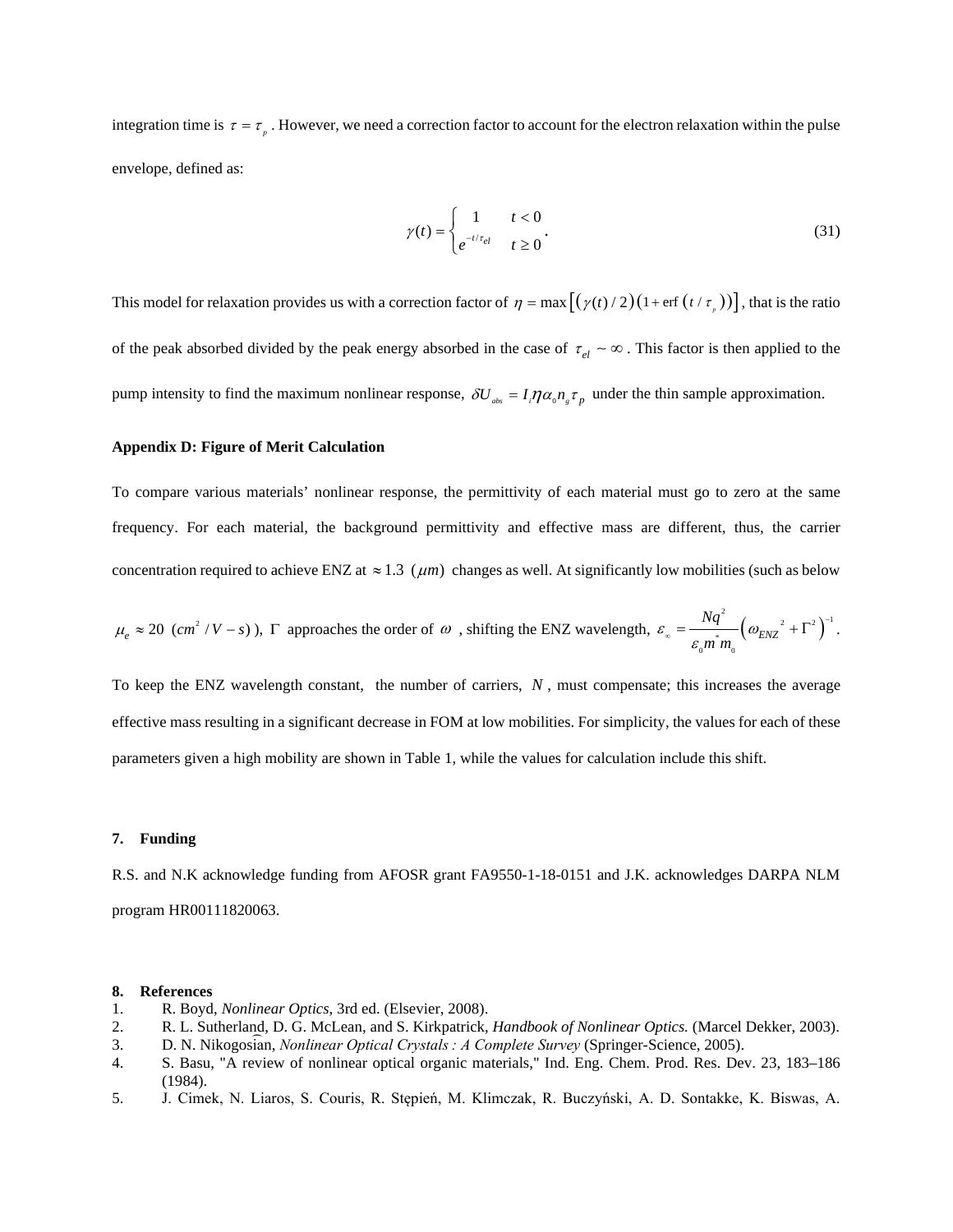Tarafder, R. Sen, K. Annapurna, and B. Er, "Experimental investigation of the nonlinear refractive index of various soft glasses dedicated for development of nonlinear photonic crystal fibers References and links," (2017).

- 6. D. S. Chemla and J. Zyss, *Nonlinear Optical Properties of Organic Molecules and Crystals* (Academic Press, 1987).
- 7. A. V. Krasavin, P. Ginzburg, and A. V. Zayats, "Free-electron Optical Nonlinearities in Plasmonic Nanostructures: A Review of the Hydrodynamic Description," Laser Photon. Rev. 12, 1700082 (2018).
- 8. N. C. Panoiu, W. E. I. Sha, D. Y. Lei, and G.-C. Li, "Nonlinear optics in plasmonic nanostructures," J. Opt. 20, 083001 (2018).
- 9. H. Husu, R. Siikanen, J. Mäkitalo, J. Lehtolahti, J. Laukkanen, M. Kuittinen, and M. Kauranen, "Metamaterials with Tailored Nonlinear Optical Response," Nano Lett. 12, 673–677 (2012).
- 10. A. Krasnok, M. Tymchenko, and A. Alù, "Nonlinear metasurfaces: a paradigm shift in nonlinear optics," Mater. Today 21, 8–21 (2018).
- 11. I. Liberal and N. Engheta, "Near-zero refractive index photonics," Nat. Photonics 11, 149–158 (2017).
- 12. O. Reshef, I. De Leon, M. Z. Alam, and R. W. Boyd, "Nonlinear optical effects in epsilon-near-zero media," Nat. Rev. Mater. 1 (2019).
- 13. N. Kinsey, C. DeVault, A. Boltasseva, and V. M. Shalaev, "Near-zero-index materials for photonics," Nat. Rev. Mater. (2019).
- 14. J. B. Khurgin and N. Kinsey, "Adiabatic frequency conversion: it is all about group velocity," (2019).
- 15. S. Campione, S. Liu, A. Benz, J. F. Klem, M. B. Sinclair, and I. Brener, "Epsilon-Near-Zero Modes for Tailored Light-Matter Interaction," Phys. Rev. Appl. 4, 044011 (2015).
- 16. S. Vezzoli, V. Bruno, C. DeVault, T. Roger, V. M. Shalaev, A. Boltasseva, M. Ferrera, M. Clerici, A. Dubietis, and D. Faccio, "Optical time reversal from time-dependent Epsilon-Near-Zero media," 1–5 (2017).
- 17. M. Pietrzyk, R. Kaipurath, D. Faccio, and A. Di Falco, "Epsilon near zero metamaterials for ultra-low power nonlinear applications," 9371, 93710Y (2015).
- 18. X. Li, M. Pietrzyk, D. Faccio, C. Rizza, A. Ciattoni, and A. Di Falco, "Linear and nonlinear optical behavior of epsilon near zero metamaterials: opportunities and challenges," Proc. SPIE 10111, 101111O (2017).
- 19. R. W. Ziolkowski, "Propagation in and scattering from a matched metamaterial having a zero index of refraction," Phys. Rev. E 70, 046608 (2004).
- 20. M. Clerici, N. Kinsey, C. DeVault, J. Kim, E. G. Carnemolla, L. Caspani, A. Shaltout, D. Faccio, V. Shalaev, A. Boltasseva, and M. Ferrera, "Controlling hybrid nonlinearities in transparent conducting oxides via twocolour excitation," Nat. Commun. 8, 15829 (2017).
- 21. N. Kinsey and J. Khurgin, "Nonlinear epsilon-near-zero materials explained: opinion," Opt. Mater. Express 9, 2793 (2019).
- 22. E. Carnemolla, L. Caspani, C. DeVault, M. Clerici, S. Vezzoli, V. Bruno, V. Shalaev, D. Faccio, A. Boltasseva, and M. Ferrera, "Degenerate optical nonlinear enhancement in epsilon-near-zero transparent conducting oxides," Opt. Mater. Express 8, 3392–3400 (2018).
- 23. S. Benis, N. Munera, R. Acuña, D. J. Hagan, and E. W. Van Stryland, "Nonlinear Fresnel coefficients due to giant ultrafast nonlinearities in indium tin oxide (Conference Presentation)," in *Ultrafast Phenomena and Nanophotonics XXIII*, M. Betz and A. Y. Elezzabi, eds. (SPIE, 2019), Vol. 10916, p. 35.
- 24. L. Caspani, R. P. M. Kaipurath, M. Clerici, M. Ferrera, T. Roger, J. Kim, N. Kinsey, M. Pietrzyk, A. Di Falco, V. M. Shalaev, A. Boltasseva, and D. Faccio, "Enhanced Nonlinear Refractive Index in ε-Near-Zero Materials," Phys. Rev. Lett. 116, 233901 (2016).
- 25. N. Kinsey, C. DeVault, J. Kim, M. Ferrera, V. M. Shalaev, and A. Boltasseva, "Epsilon-near-zero Al-doped ZnO for ultrafast switching at telecom wavelengths," Optica 2, 616–622 (2015).
- 26. M. A. Vincenti, D. De Ceglia, A. Ciattoni, and M. Scalora, "Singularity-driven second- and third-harmonic generation at ε-near-zero crossing points," Phys. Rev. A - At. Mol. Opt. Phys. 84, 1–6 (2011).
- 27. A. Capretti, Y. Wang, N. Engheta, and L. Dal Negro, "Comparative Study of Second-Harmonic Generation from Epsilon-Near-Zero Indium Tin Oxide and Titanium Nitride Nanolayers Excited in the Near-Infrared Spectral Range," ACS Photonics 2, 1584–1591 (2015).
- 28. A. Capretti, Y. Wang, N. Engheta, and L. Dal Negro, "Enhanced third-harmonic generation in Si-compatible epsilon-near-zero indium tin oxide nanolayers," Opt. Lett. 40, 1500–3 (2015).
- 29. S. E. Harris and L. V. Hau, "Nonlinear Optics at Low Light Levels," Phys. Rev. Lett. 82, 4611–4614 (1999).<br>30. J. B. Khurgin, "Slow light in various media: a tutorial," Adv. Opt. Photonics 2, 287 (2010).
- J. B. Khurgin, "Slow light in various media: a tutorial," Adv. Opt. Photonics 2, 287 (2010).
- 31. Z. Ma, Z. Li, K. Liu, C. Ye, and V. J. Sorger, "Indium-Tin-Oxide for High-performance Electro-optic Modulation," Nanophotonics 4, 198–213 (2015).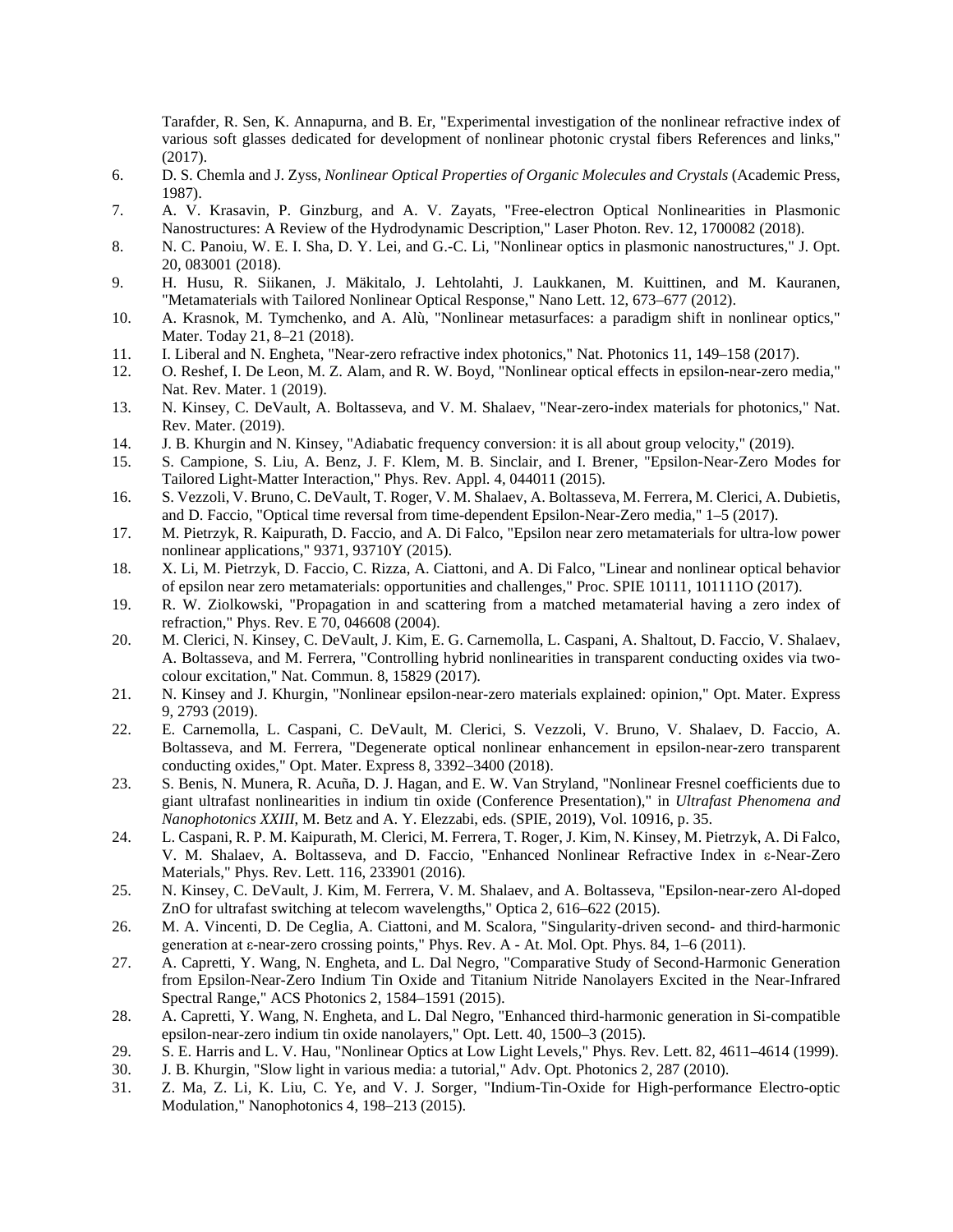- 32. R. Amin, R. Maiti, Z. Ma, M. Miscuglio, H. Dalir, and V. J. Sorger, "An ITO-based Mach-Zehnder Modulator with Lateral MOS-Capacitor on SOI Platform," in (The Optical Society, 2019), p. JW3A.67.
- 33. V. E. Babicheva, N. Kinsey, G. V. Naik, M. Ferrera, A. V. Lavrinenko, V. M. Shalaev, and A. Boltasseva, "Towards CMOS-compatible nanophotonics: Ultra-compact modulators using alternative plasmonic materials," Opt. Express 21, 27326–27337 (2013).
- 34. M. Girtan, "Comparison of ITO/metal/ITO and ZnO/metal/ZnO characteristics as transparent electrodes for third generation solar cells," Sol. Energy Mater. Sol. Cells 100, 153–161 (2012).
- 35. S. Benis, P. Zhao, D. J. Hagan, and E. W. Van Stryland, "Nondegenerate, Transient Nonlinear Refraction of Indium Tin Oxide Excited at Epsilon-Near-Zero," in *Nonlinear Optics* (OSA, 2017), p. NW1A.3.
- 36. N. Kinsey, A. A. Syed, D. Courtwright, C. DeVault, C. E. Bonner, V. I. Gavrilenko, V. M. Shalaev, D. J. Hagan, E. W. Van Stryland, and A. Boltasseva, "Effective third-order nonlinearities in metallic refractory titanium nitride thin films," Opt. Mater. Express 5, 2395 (2015).
- 37. H. Osawa, K.-W. Kim, M.-C. Hung, S. C. Chang, and Y.-C. Chen, "Displays With Silicon and Semiconducting Oxide Thin-Film Transistors," U.S. patent US 2015/0055051 A1 (2015).
- 38. S. Benis, D. J. Hagan, and E. W. Van Stryland, "Enhancement Mechanism of Nonlinear Optical Response of Transparent Conductive Oxides at Epsilon-Near-Zero," in *Conference on Lasers and Electro-Optics* (OSA, 2018), p. FF2E.1.
- 39. C. Ekuma, D. Bagayoko, G. L. Zhao, L. Franklin, and J. T. Wang, "First Principle Study of Electronic Structures of w-CdS, zb-CdS, w-ZnO and Ferro-NaNO2," † African J. Phys. 3, 119–130 (2010).
- 40. L. D. Whalley, J. M. Frost, B. J. Morgan, and A. Walsh, "Impact of nonparabolic electronic band structure on the optical and transport properties of photovoltaic materials," Phys. Rev. B 99, 085207 (2019).
- 41. F. Ruske, A. Pflug, V. Sittinger, B. Szyszka, D. Greiner, and B. Rech, "Optical modeling of free electron behavior in highly doped ZnO films," Thin Solid Films 518, 1289–1293 (2009).
- 42. G. V. Naik, V. M. Shalaev, and A. Boltasseva, "Alternative plasmonic materials: Beyond gold and silver," Adv. Mater. 25, 3264–3294 (2013).
- 43. A. Catellani, A. Ruini, and A. Calzolari, "Optoelectronic properties and color chemistry of native point defects in Al:ZnO transparent conductive oxide," J. Mater. Chem. C 3, 8419–8424 (2015).
- 44. J. Lian, D. Zhang, R. Hong, P. Qiu, T. Lv, and D. Zhang, "Defect-induced tunable permittivity of epsilonnear-zero in indium tin oxide thin films," Nanomaterials 8, (2018).
- 45. H. Y. Liu, V. Avrutin, N. Izyumskaya, Ü. Özgür, A. B. Yankovich, A. V. Kvit, P. M. Voyles, and H. Morko, "Electron scattering mechanisms in GZO films grown on a-sapphire substrates by plasma-enhanced molecular beam epitaxy," in *Journal of Applied Physics* (2012), Vol. 111.
- 46. A. Singh, M. Kumar, R. M. Mehra, A. Wakahara, and A. Yoshida, "Al-doped zinc oxide (ZnO:Al) thin films by pulsed laser ablation," J. Indian Inst. Sci. 81, (2001).
- 47. H. Y. Liu, V. Avrutin, N. Izyumskaya, Ü. Özgür, A. B. Yankovich, A. V. Kvit, P. M. Voyles, and H. Morkoç, "Electron scattering mechanisms in GZO films grown on a-sapphire substrates by plasma-enhanced molecular beam epitaxy," J. Appl. Phys. 111, 103713 (2012).
- 48. X. Liu, J. Park, J. H. Kang, H. Yuan, Y. Cui, H. Y. Hwang, and M. L. Brongersma, "Quantification and impact of nonparabolicity of the conduction band of indium tin oxide on its plasmonic properties," Appl. Phys. Lett. 105, (2014).
- 49. F. Zhang, K. Saito, T. Tanaka, M. Nishio, and Q. Guo, "Electrical properties of Si doped Ga2O3 films grown by pulsed laser deposition," J. Mater. Sci. Mater. Electron. 26, 9624–9629 (2015).
- 50. K. D. Leedy, K. D. Chabak, V. Vasilyev, D. C. Look, J. J. Boeckl, J. L. Brown, S. E. Tetlak, A. J. Green, N. A. Moser, A. Crespo, D. B. Thomson, R. C. Fitch, J. P. McCandless, and G. H. Jessen, "Highly conductive homoepitaxial Si-doped Ga2O3 films on (010) β-Ga2O3 by pulsed laser deposition," Appl. Phys. Lett. 111, (2017).
- 51. H. Peelaers and C. G. Van De Walle, "Sub-band-gap absorption in Ga2O3," Appl. Phys. Lett. 111, (2017).
- 52. N. Izyumskaya, V. Avrutin, K. Ding, Ü. Özgür, H. Morkoç, and H. Fujioka, "Emergence of high quality sputtered III-nitride semiconductors and devices," Semicond. Sci. Technol. 34, 093003 (2019).
- 53. Y. Arakawa, K. Ueno, H. Imabeppu, A. Kobayashi, J. Ohta, and H. Fujioka, "Electrical properties of Si-doped GaN prepared using pulsed sputtering," Appl. Phys. Lett. 110, (2017).
- 54. H. Morkoç, *Handbook of Nitride Semiconductors and Devices* (Wiley-VCH, 2009), Vol. 1.
- 55. E. Sachet, C. T. Shelton, J. S. Harris, B. E. Gaddy, D. L. Irving, S. Curtarolo, B. F. Donovan, P. E. Hopkins, P. A. Sharma, A. L. Sharma, J. Ihlefeld, S. Franzen, and J.-P. Maria, "Dysprosium-doped cadmium oxide as a gateway material for mid-infrared plasmonics," Nat. Mater. 14, 414–420 (2015).
- 56. P. H. Jefferson, S. A. Hatfield, T. D. Veal, P. D. C. King, C. F. McConville, J. Zúñiga-Pérez, and V. Muñoz-